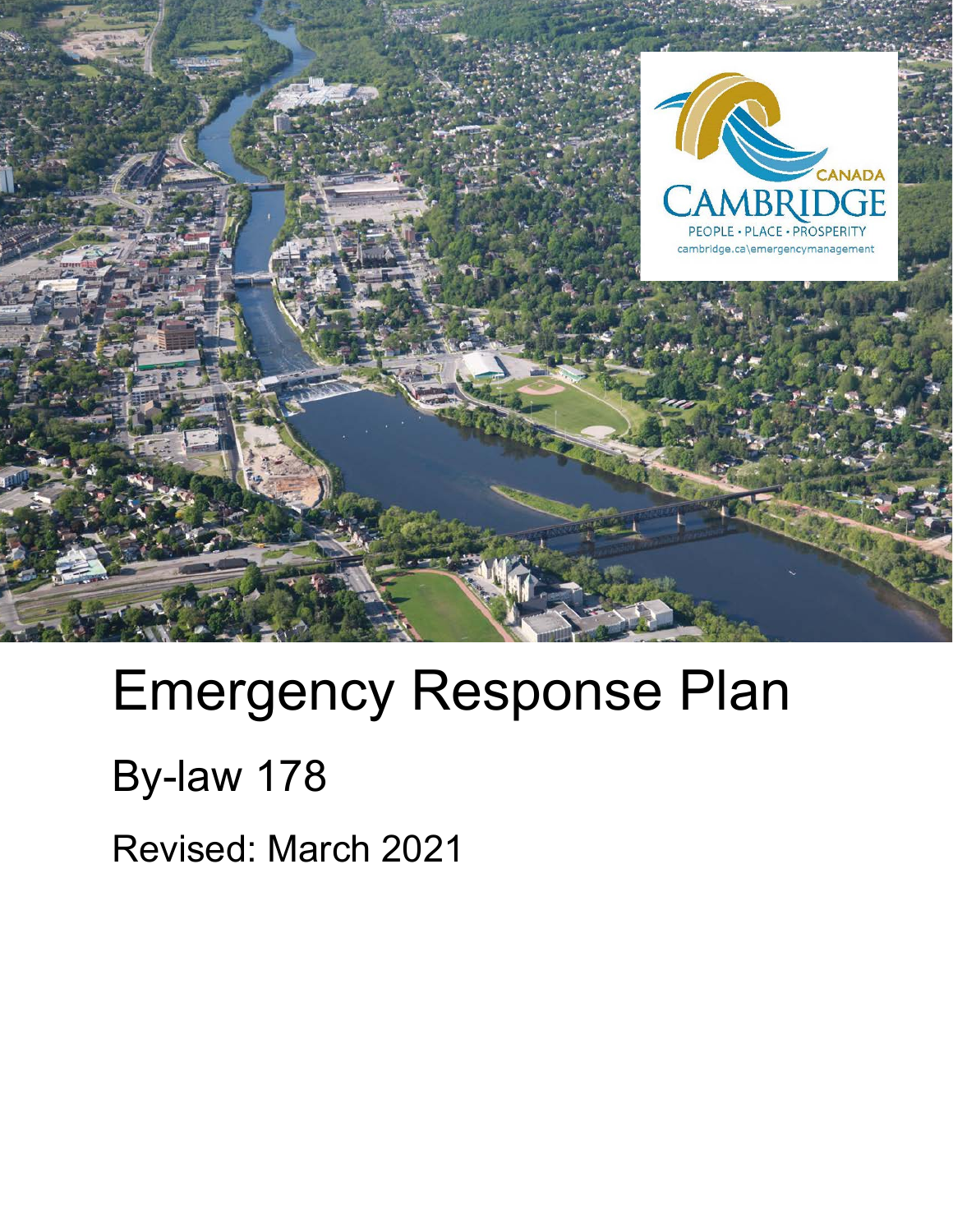#### 1.10 EMERGENCY INFORMATION OFFICER 4  $31$  $3.3$  $3.4^{\circ}$  $3.5$  $4.2$ CITY OF CAMBRIDGE EMERGENCY OPERATIONS CENTRE (EOC) ACTIVATION................... 9  $51$  $5.2$  $5.3$  $6.1$  $6.2$ REQUESTING FEDERAL ASSISTANCE 1999 13 6.3  $6.4$  $71$  $8.1$  $8.2$ 8.3

#### **TABLE OF CONTENTS**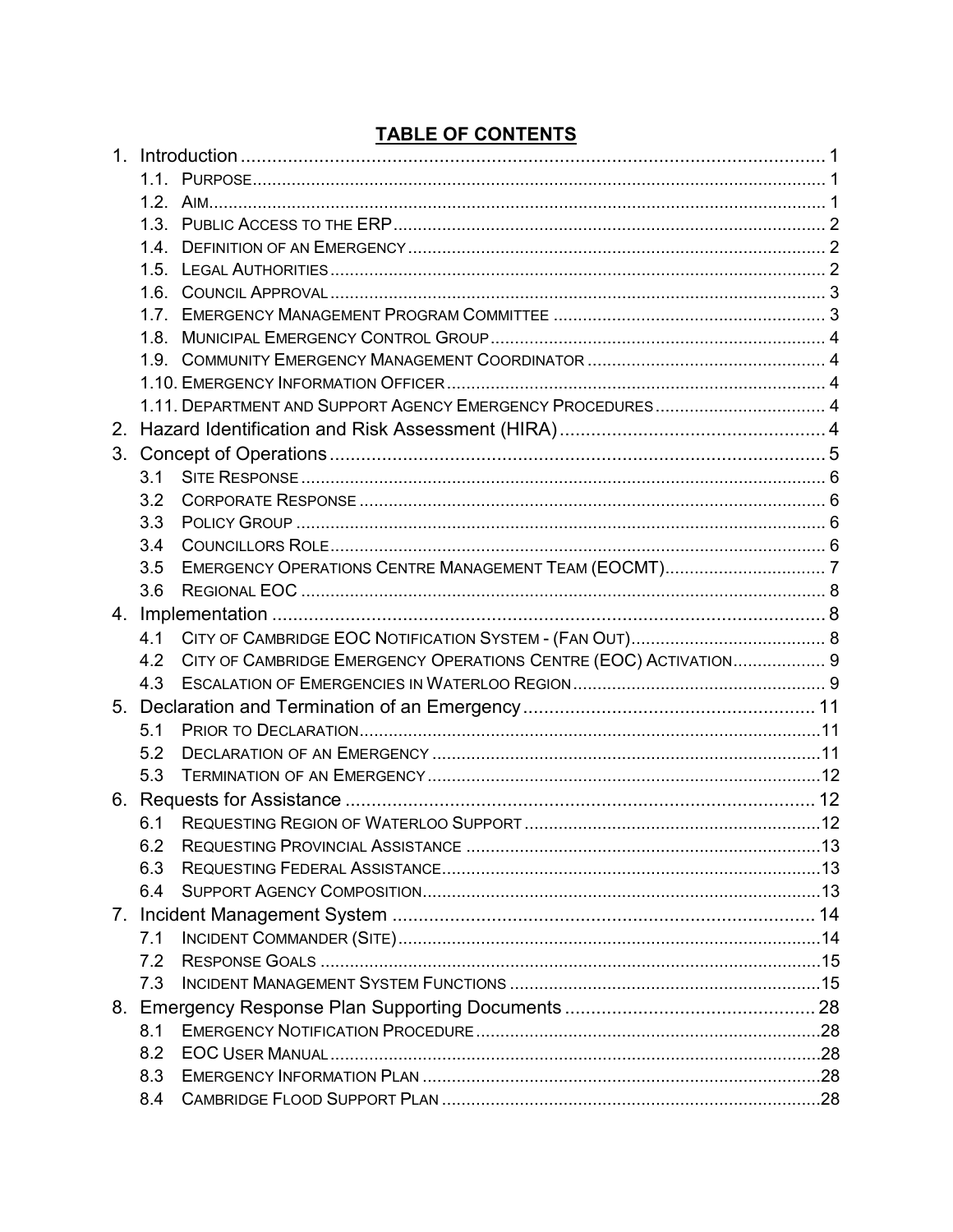|     | 8.5 EMERGENCY OPERATIONS CENTRE (EOC) AND IMS STANDARD OPERATING GUIDELINES 29 |  |
|-----|--------------------------------------------------------------------------------|--|
| 8.6 |                                                                                |  |
|     |                                                                                |  |
|     | 8.8 COMMUNITY PANDEMIC INFLUENZA PREPAREDNESS PLAN (CPIPP)29                   |  |
|     |                                                                                |  |
|     |                                                                                |  |
|     |                                                                                |  |
|     |                                                                                |  |
|     |                                                                                |  |
|     |                                                                                |  |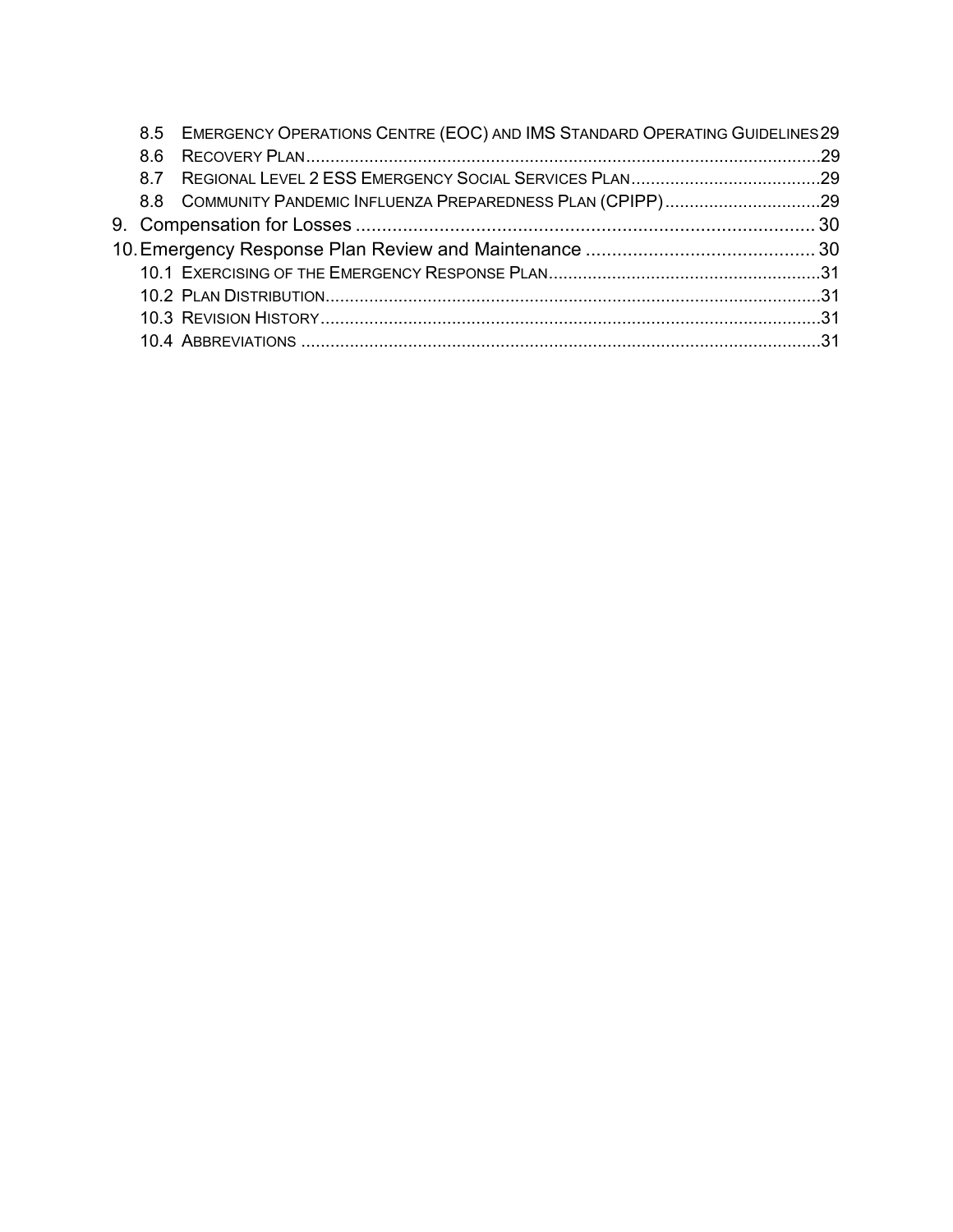#### <span id="page-3-0"></span>**1. Introduction**

The City of Cambridge Emergency Response Plan establishes a framework for responding to a number of risks the City faces. Developed with key officials, agencies and departments, it is a guideline that outlines collective and individual roles and responsibilities in responding to and recovering from an emergency.

The Emergency Response Plan (ERP) document describes the framework of how the City of Cambridge will respond to, recover from and mitigate the impact of an emergency. It describes the legal authorities, concept of operations and functional roles and responsibilities.

#### <span id="page-3-1"></span>**Purpose**

The purpose of the City of Cambridge Emergency Response Plan during an emergency is to facilitate the effective co-ordination of human and physical resources, services and activities necessary to:

- a) Protect and preserve life and property;
- b) Protect the environment;
- c) Minimize and/or mitigate the effects of the emergency on the residents and physical infrastructure of the City of Cambridge; and
- d) Quickly and efficiently enable the recovery and restoration of normal services.

It also makes provision for the efficient administration, coordination, and implementation of extraordinary arrangements and response measures taken by the City of Cambridge to protect the health, safety, and welfare of the residents of Cambridge during any emergency by:

- a) Identifying the governance structure for emergency response within the City of Cambridge;
- b) Identifying roles and responsibilities required in mitigating, preparing for, responding to and recovering from emergencies and disasters;
- c) Identifying standard response goals for emergency response operations and decision making; and
- d) Providing for a coordinated response by the municipality and partner agencies in managing emergencies.

#### <span id="page-3-2"></span>**Aim**

As per the Emergency Management and Civil Protection Act (EMPCA), the City of Cambridge has formulated an Emergency Response Plan (ERP) which is adopted by Council by By-law 179-17.

#### 1 Campridge Emergency Plan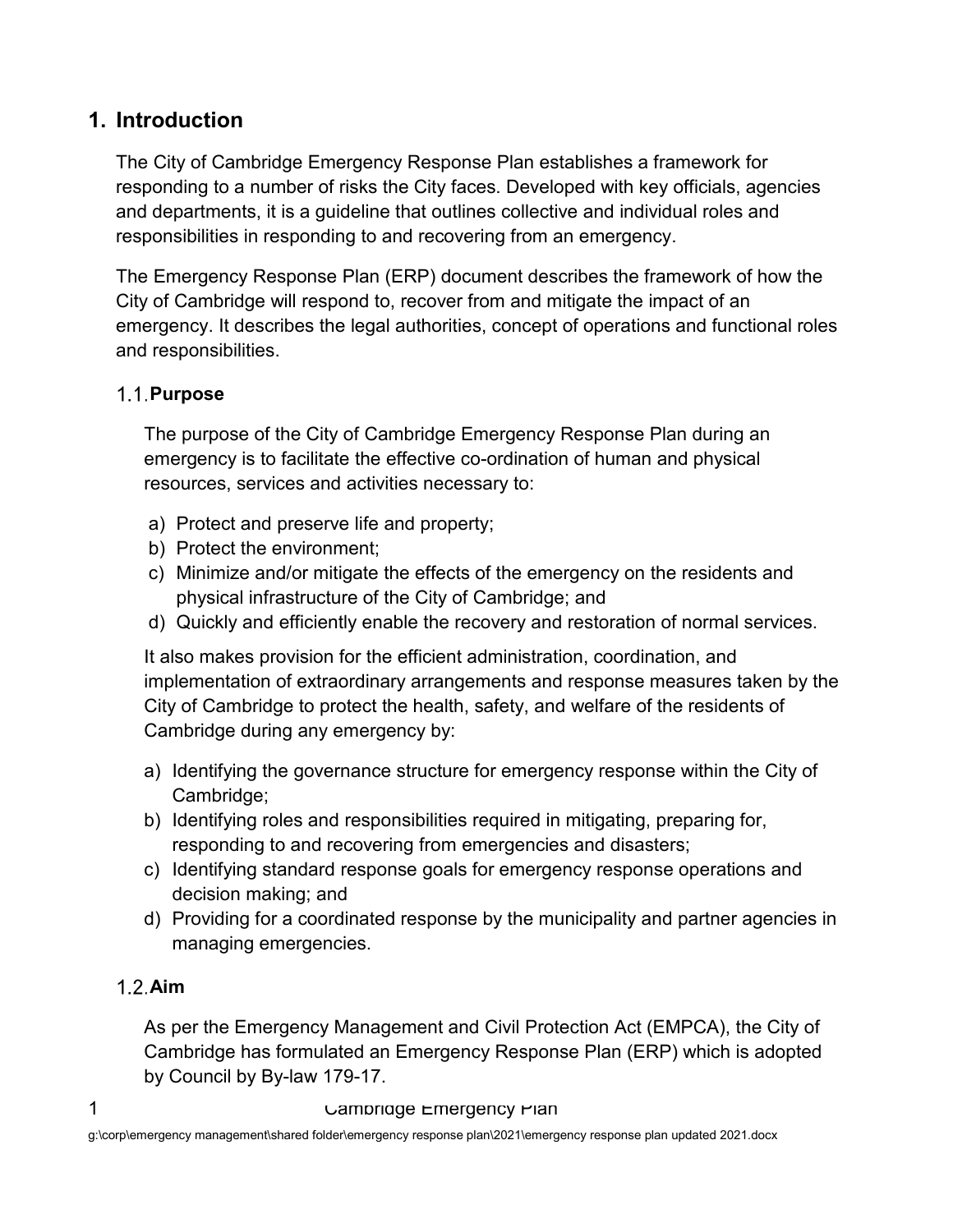The aim of the City's Emergency Plan is to:

- Protect public safety;
- Protect the environment;
- Creat disaster resilient communities; and
- Promote public confidence in the City's ability to manage a major emergency or disaster.

#### <span id="page-4-0"></span>**Public Access to the ERP**

The City of Cambridge Emergency Response Plan is available on the Waterloo Region Emergency Management website (www.wrem.ca). The public may also request to access the plan through the Manager of Community Emergency Planning.

Supporting Plans do not form part of the ERP as they may be confidential and provide more detailed relevant information that may require frequent updating, be of a technical nature, or contain sensitive or personal information which could pose a security threat or violate privacy legislation if released.

#### <span id="page-4-1"></span>**Definition of an Emergency**

Emergencies are distinct from the normal daily operations carried out by municipal first response agencies and City departments.

The Emergency Management and Civil Protection Act defines an emergency as:

"A situation or impending situation that constitutes a danger of major proportions that could result in serious harm to persons or substantial damage to property and that is caused by the forces of nature, a disease or other health risk, an accident or an act whether intentional or otherwise."

#### <span id="page-4-2"></span>**Legal Authorities**

The legislation under which the municipality and its employees are authorized to respond to an emergency are:

- *The Emergency Management and Civil Protection Act,* R. S. O. 1990, c.E.9, as amended (the "Act");
- Ontario Regulation 380/04; and
- The City of Cambridge Emergency Management Program By-Law 179-17.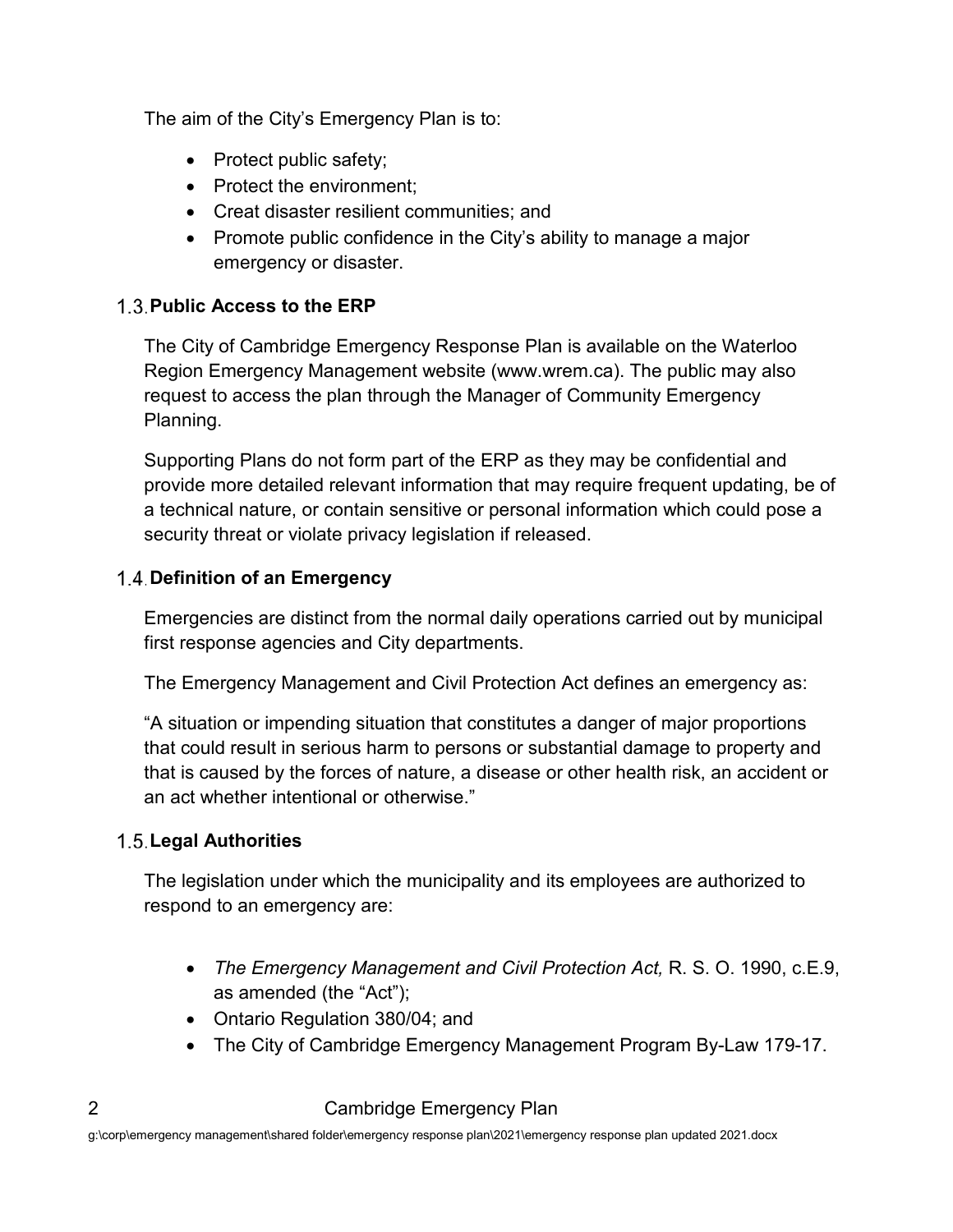The Act requires municipalities to develop, implement, and maintain an emergency management program, and adopt it with a by-law. An emergency management program must consist of:

- An emergency plan;
- Training programs and exercises for employees of municipalities and other persons with respect to the provision of required services and procedures to be followed in emergency response and recovery activities;
- Public education on risks to public safety and on public preparedness for emergencies; and
- Any other element required for municipalities in standards of emergency management programs that may be developed by the Minister of Community Safety and Correctional Services.

Ontario Regulation 380/04 describes emergency management standards for municipal emergency management programs. There are a number of required elements including:

- Development of an emergency response plan which includes a municipal control group to direct the municipal response to an emergency;
- Implementation of an Emergency Operations Centre (EOC) with appropriate communications systems;
- Designation of an Emergency Information Officer; and
- Designation of a Community Emergency Management Coordinator (CEMC).

The City of Cambridge Emergency Management Program By-Law approves the enactment of the City of Cambridge Emergency Response Plan and other requirements for the City's Emergency Management Program.

The Senior Official for the purposes of the City's Emergency Management Program Committee is the City Manager, or designated alternate.

#### <span id="page-5-0"></span>**Council Approval**

Where significant portions of the City of Cambridge ERP are revised, Council is required to adopt the plan by by-law.

#### <span id="page-5-1"></span>**Emergency Management Program Committee**

The Emergency Management Program Committee (EMPC) as required by the Emergency Management and Civil Protection Act consists of representatives from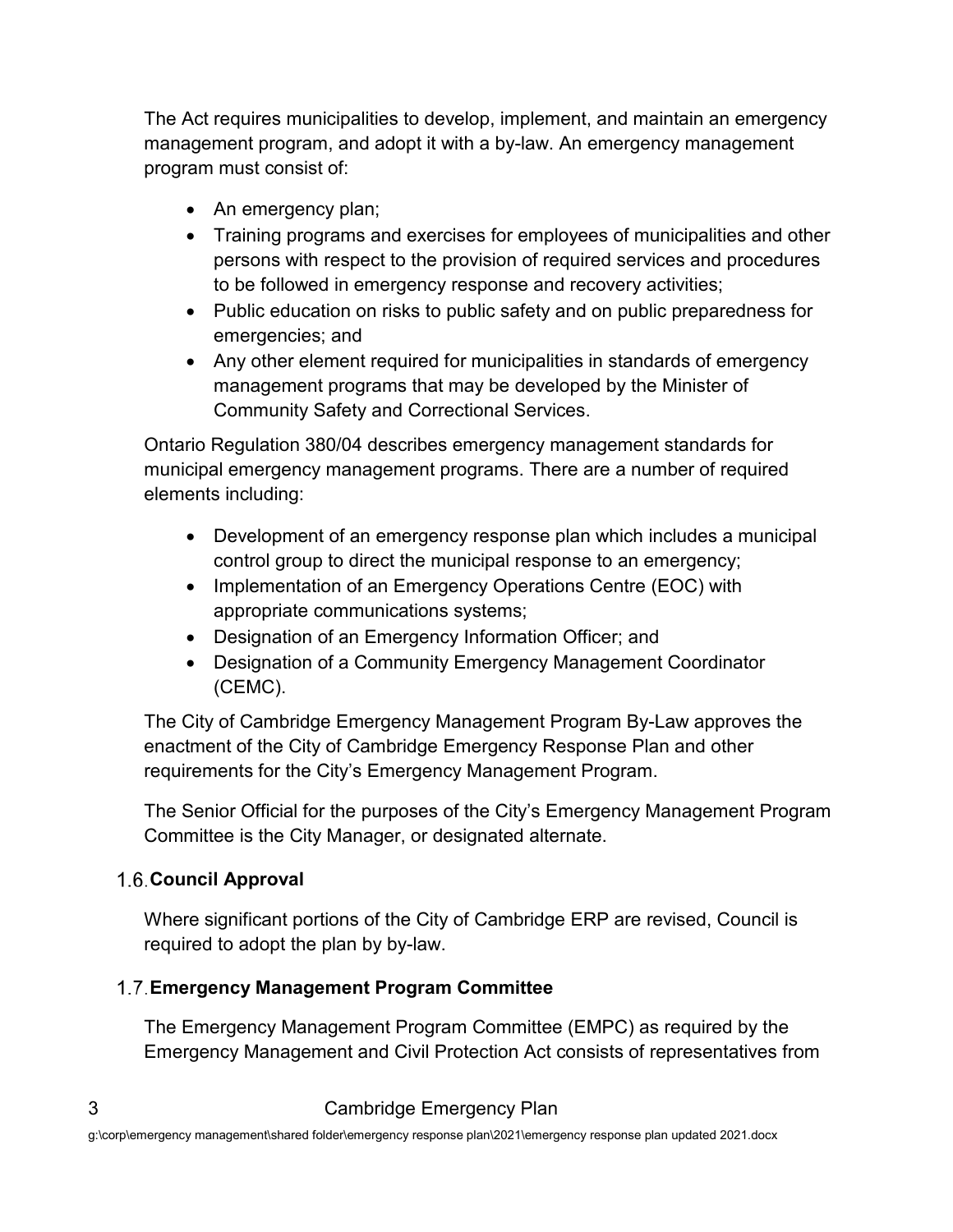City departments and agencies, or designated alternates. The CEMC and City Manager co-chair the EMPC.

This committee reviews the emergency management program and plan annually, ensure training is provided to employees on their functions and recommend changes to the program as considered appropriate and refer recommendations to Council for further review and approval.

#### <span id="page-6-0"></span>**Municipal Emergency Control Group**

In the event of an emergency, the EOC Commanders listed in the by-law179-17, act as the Municipal Emergency Control Group as defined by Ontario Regulation 380/04 to oversee the City's emergency's response.

#### <span id="page-6-1"></span>**Community Emergency Management Coordinator**

The Manager of Community Emergency Planning is appointed as the Community Emergency Management Coordinator (CEMC).

#### <span id="page-6-2"></span> $1.10.$ **Emergency Information Officer**

The Director of Corporate Communications (or designate) is appointed as the Emergency Information Officer (EIO).

#### <span id="page-6-3"></span> $1.11.$ **Department and Support Agency Emergency Procedures**

Each Department and Support Agency involved with this Plan shall prepare emergency response procedures or guidelines (i.e. Departmental Emergency Plan) outlining how it will fulfill its own internal responsibilities under this Plan during an emergency.

Each Department and Support Agency shall designate a member of its staff to review, revise and maintain its own emergency response procedures or guidelines on a periodic basis.

## <span id="page-6-4"></span>**2. Hazard Identification and Risk Assessment (HIRA)**

The Emergency Management Program has identified realistic hazards that may occur in Cambridge and assessed them in terms of probability, frequency of occurrence, and magnitude of consequence or impact. Results of the HIRA assist with the development of training and exercise scenarios, and may initiate the development of hazard-specific plans or procedures in the event of an emergency.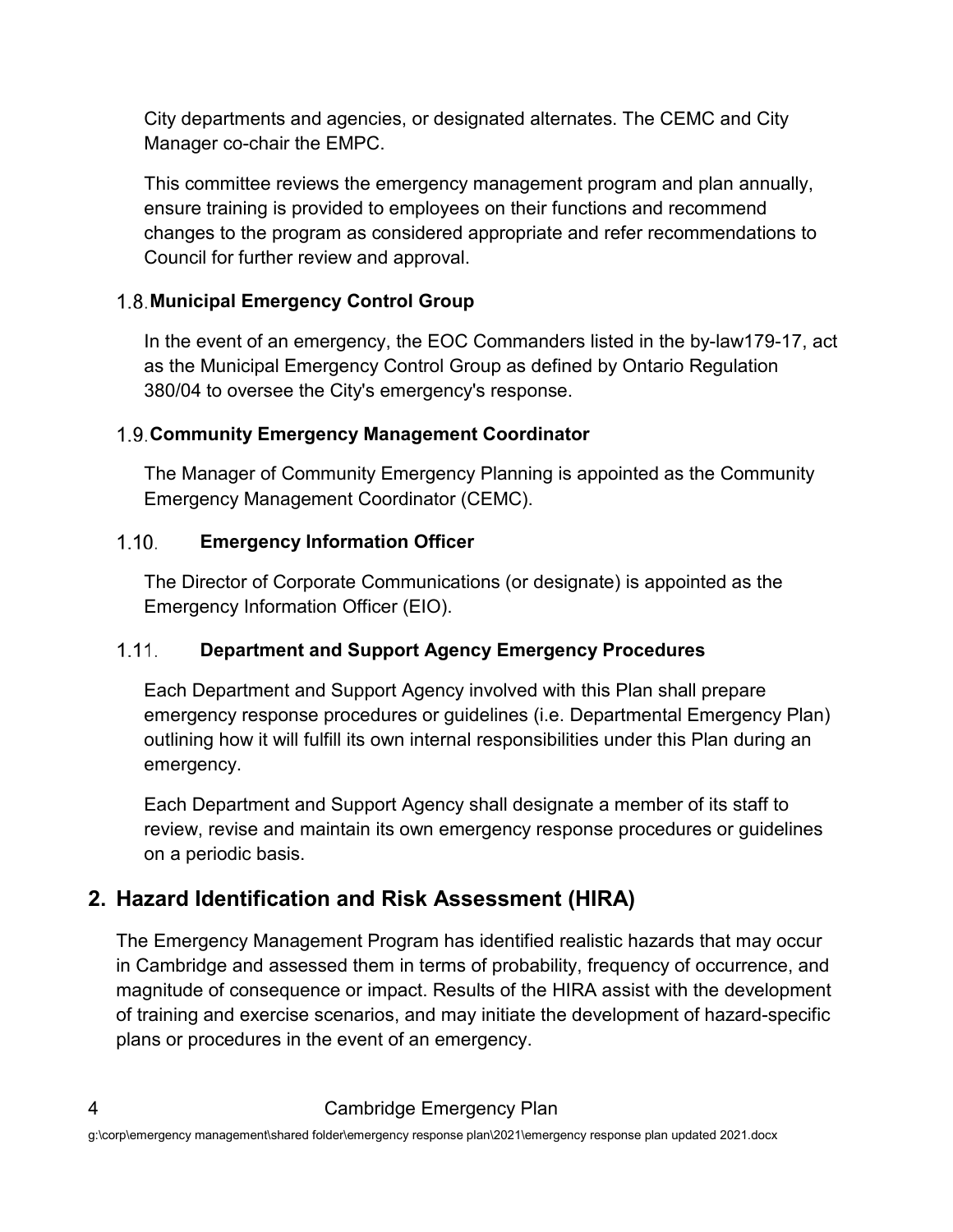As a result of the HIRA process, risks in the City of Cambridge listed below represent major incidents involving multiple locations or having a significant impact on City facilities, infrastructure, operations, or the public.

- Floods
- Cyber attacks
- Tornadoes
- Winter Weather (snowstorms, blizzards, and ice storms)
- Pandemic/Epidemics
- Transportation accidents involving hazardous materials
- Air or rail crashes
- Chemical incidents (hazardous material spills, and explosions)
- Electric power blackouts
- Building or structural collapse
- Large scale uncontrollable fires
- A breakdown in flow of essential services/supplies, or any combination thereof.

#### <span id="page-7-0"></span>**3. Concept of Operations**

First responders and City departments manage many emergencies that occur on a dayto-day basis. As the magnitude of an emergency increases, so will the requirement for additional support from within the City. The City may elect to call upon neighbouring municipalities and/or the Region of Waterloo to provide assistance. The City may also call upon the Provincial government to provide supplemental financial and / or physical resources necessary to deal with the overall impacts of the public emergency.

The City's Emergency Response Plan adopts the principles of an existing Incident Management System (IMS). The Incident Management System can be used in any size or type of emergency to manage response personnel, facilities and equipment. Incident Management System principles include the use of common terminology, modular organization, integrated communications, unified command structure, action planning, manageable span-of-control, pre-designated facilities and comprehensive resource management. The basic functional modules of the Incident Management System (Command, Operations, Planning, Logistics and Finance & Administration) can be expanded or contracted to meet requirements as an event progresses.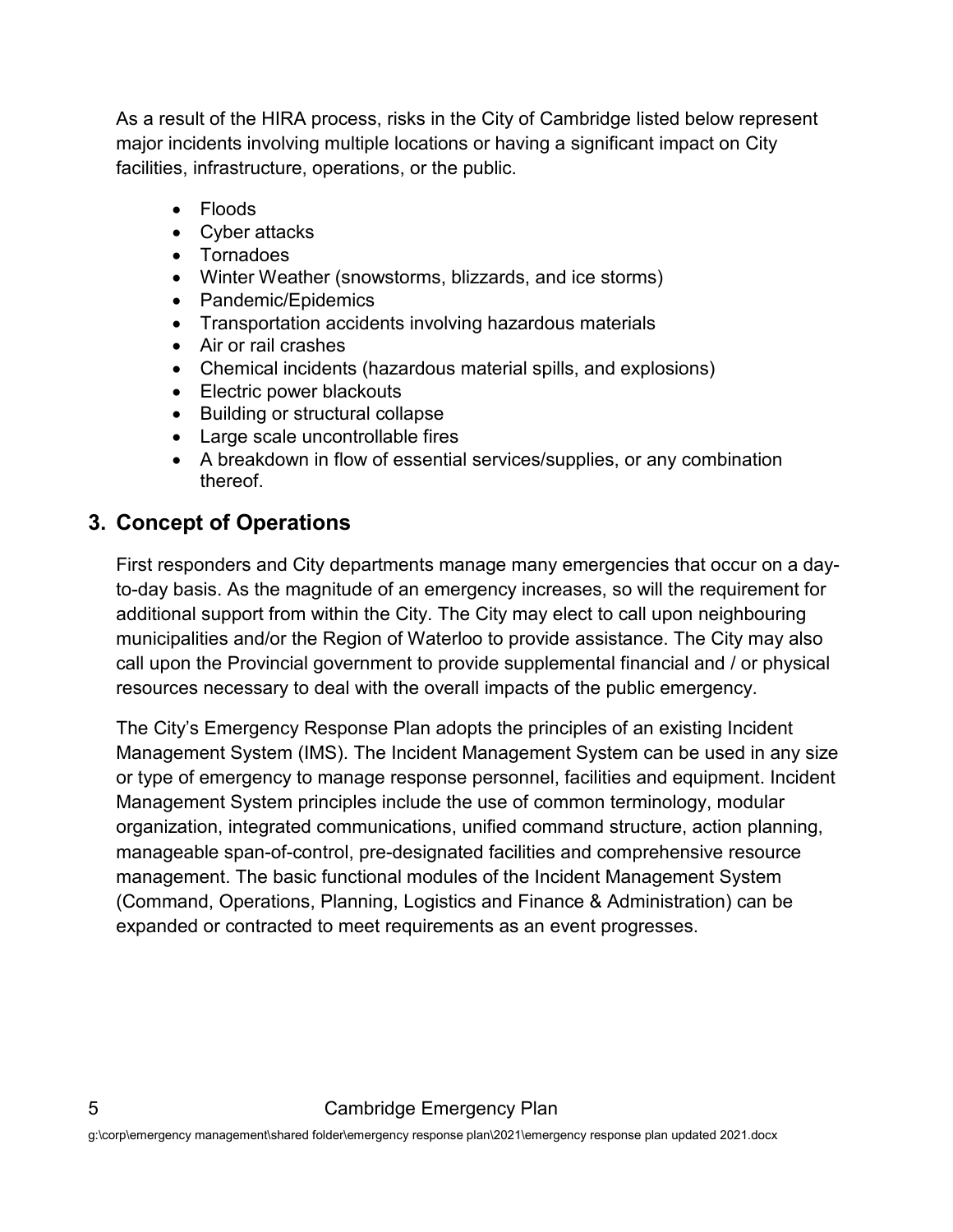There are multiple response parts to any emergency situation within the City of Cambridge which are as follows:

#### <span id="page-8-0"></span>**3.1 Site Response**

The emergency responders at the site or sites of the emergency provide tactical response to the emergency as they attempt to mitigate its effects and bring the emergency under control.

#### <span id="page-8-1"></span>**3.2 Corporate Response**

The Emergency Operations Centre (EOC) is a physical location where the leadership of the City of Cambridge can gather to collectively and collaboratively support emergency response, and manage the consequences of an emergency. The EOC is utilized, where necessary, to centralize and coordinate efforts occurring at the site(s).

#### <span id="page-8-2"></span>**3.3 Policy Group**

The Policy Group is comprised of the Head of Council (HOC) in their assigned role and authority during an emergency, or the Mayor and members of Council sitting as City Council at any regular or special meeting called during an emergency situation.

#### **Head of Council (HOC):**

The Mayor or Acting Mayor is the HOC during and emergency. The HOC would have all the powers set out in the Act and Emergency Response Plan for purposes of an emergency situation and/or declared emergency.

The Policy Group may be established to receive information or reports during an emergency situation, and to provide any necessary policy direction to the EOCMT. The Act and Emergency Response Plan have assigned responsibility for management of emergency situations, so the Policy Group does not have responsibility for emergency management during an emergency situation, but the Policy Group does have power under the Act to declare or terminate a declaration of emergency.

#### <span id="page-8-3"></span>**3.4 Councillors Role**

It is important for Councillors to understand and support the coordinated and timely management of information. The Head of Council and Councillors act as the Policy Group during the City of Cambridge EOC activation. The Policy Group may be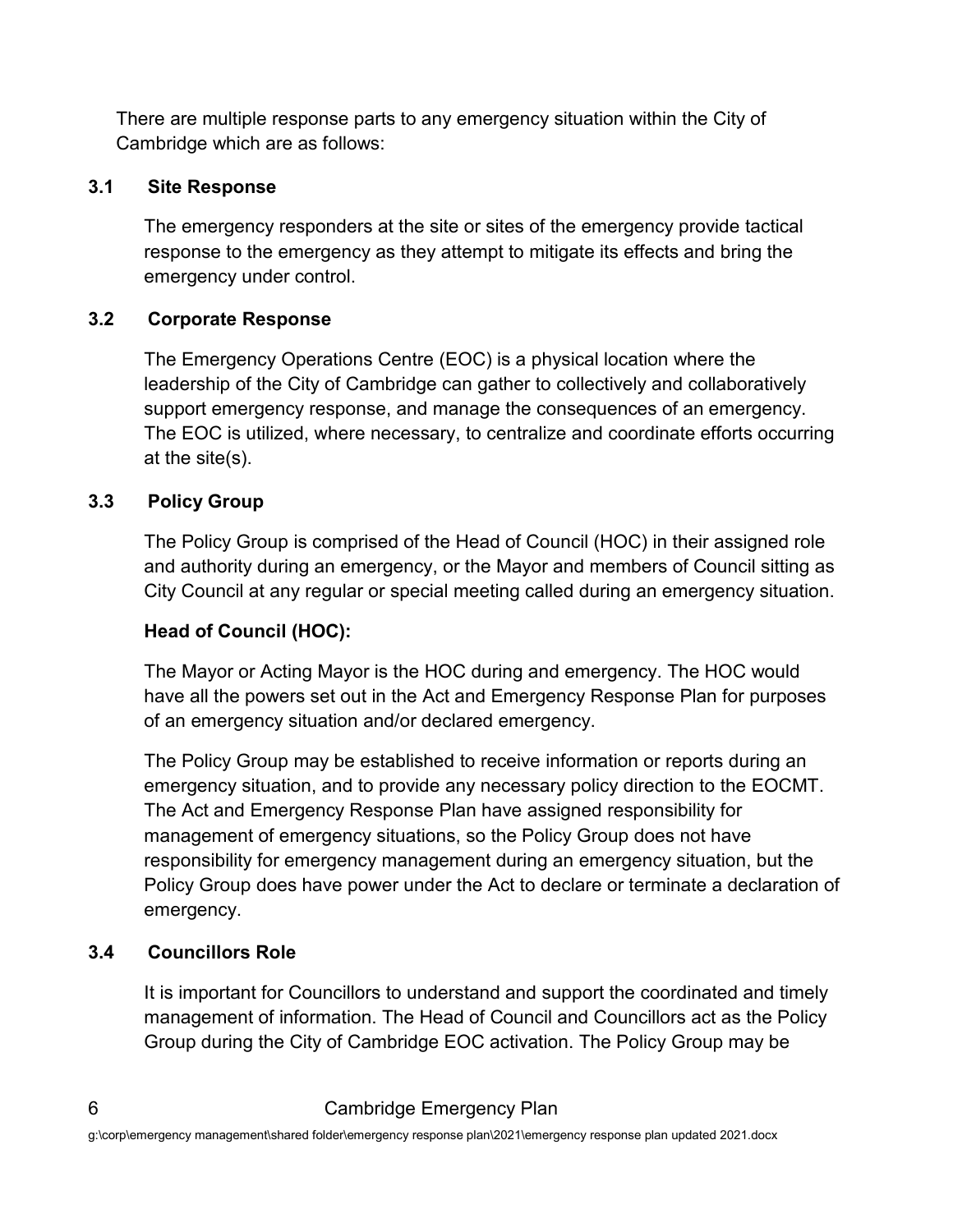established to receive information or reports during an emergency situation, and to provide any necessary policy direction to the EOCMT.

The main responsibilities of Councillor are to:

- Assist relaying approved information to area residents;
- Attend community or evacuee meetings;
- Reassure constituents:
- Support actions taking place in the community;
- Liaise back through Mayor concerns from within Wards; and
- Follow leadership and requests of the Mayor.

#### <span id="page-9-0"></span>**3.5 Emergency Operations Centre Management Team (EOCMT)**

The Emergency Operations Centre Management Team (EOCMT) provides for the overall management and coordination of site support activities and consequence management and is responsibility for:

- Notifying response agencies and coordinating the activities of the various departments and organizations which are needed to effectively respond to and recover from the emergency;
- Providing support to the Incident Commander and site personnel;
- Collecting situational awareness information and prioritizing, evaluating, summarizing it, as well as disseminating and displaying it;
- Establishing priorities based on all the information gathered and developing EOC Incident Action Plans;
- Obtaining, coordinating and managing payment of any additional resources (both personnel and equipment) needed to support the emergency;
- Coordinating all internal and external information including communicating emergency information to the general public; and
- Maintaining the day-to-day activities of the community outside of the emergency area.

The EOCMT is comprised of:

- EOC Commander
- Liaison Officer
- Risk Management/Safety Officer
- Operations Section Chief
- Planning Section Chief
- Logistics Section Chief
- Finance and Admin Section Chief

#### 7 Cambridge Emergency Plan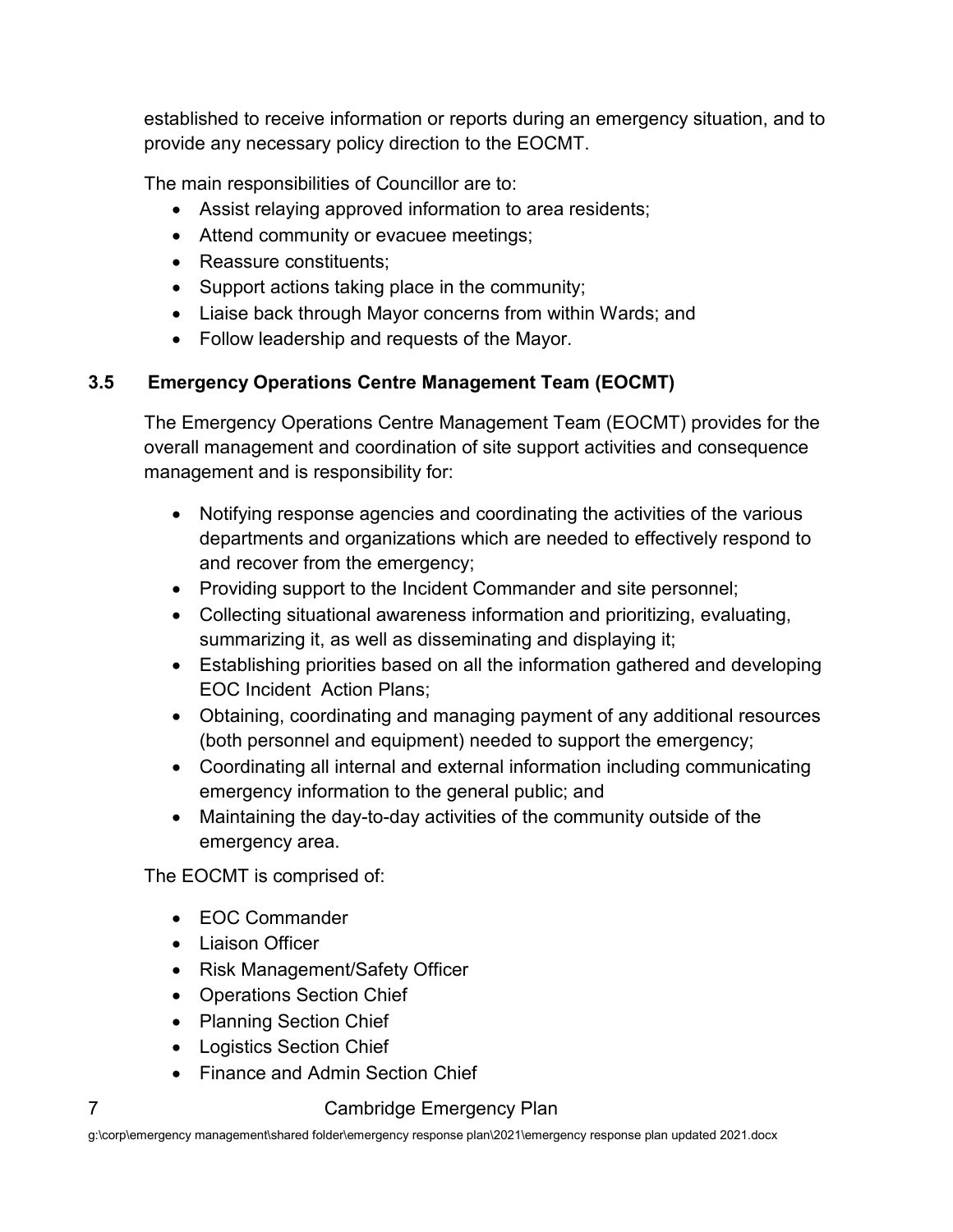#### <span id="page-10-0"></span>**3.6 Regional EOC**

Once the Regional Emergency Response Plan is implemented, the Mayor (or designate) and City Manager (or designate) will become a member(s) of the Regional Emergency Control Group (RECG).

The Local MECG remains in the Municipality to manage the local emergency, while the RECG ensures a controlled and coordinated response for Regional services and community agencies which the Region has Memorandum of Understanding (MOU) with.

#### <span id="page-10-1"></span>**4. Implementation**

This Plan can be implemented as soon as an emergency occurs, or is expected to occur, which is considered to be of such magnitude as to warrant its implementation. An official declaration of an "Emergency" does not have to be made for this Plan to be implemented to protect the lives and property of the inhabitants of the City of Cambridge.

When an emergency exists or appears imminent, but has not yet been declared, City of Cambridge employees may take such action(s) under this emergency response plan as may be necessary to protect the lives and property of the inhabitants of the City of Cambridge. It authorizes employees of the City of Cambridge to respond to an emergency in accordance with the emergency plan where an emergency exists but has not yet been declared to exist.

Any of the Emergency Management Program Committee members outlined in section 4.1 have the authority to activate the EOC when they feel the activation of the EOC is necessary. They may receive an initial warning of a potential emergency and/or arrives first at the scene of an emergency and the feel the circumstances requires the support of the EOC.

EMPC members will contact City of Cambridge Emergency Management to activate the EOC and have personnel assemble at the appropriate EOC location.

#### <span id="page-10-2"></span>**4.1 City of Cambridge EOC Notification System - (Fan Out)**

Any of the following listed below have the authority to implement the Plan:

- Cambridge Fire Chief (or alternate)
- Cambridge City Manager (or alternate)
- Cambridge Mayor or Alternate (Head of Council) (or alternate)
- Cambridge Deputy City Manager, Corporate Services (or alternate)

#### 8 **Cambridge Emergency Plan**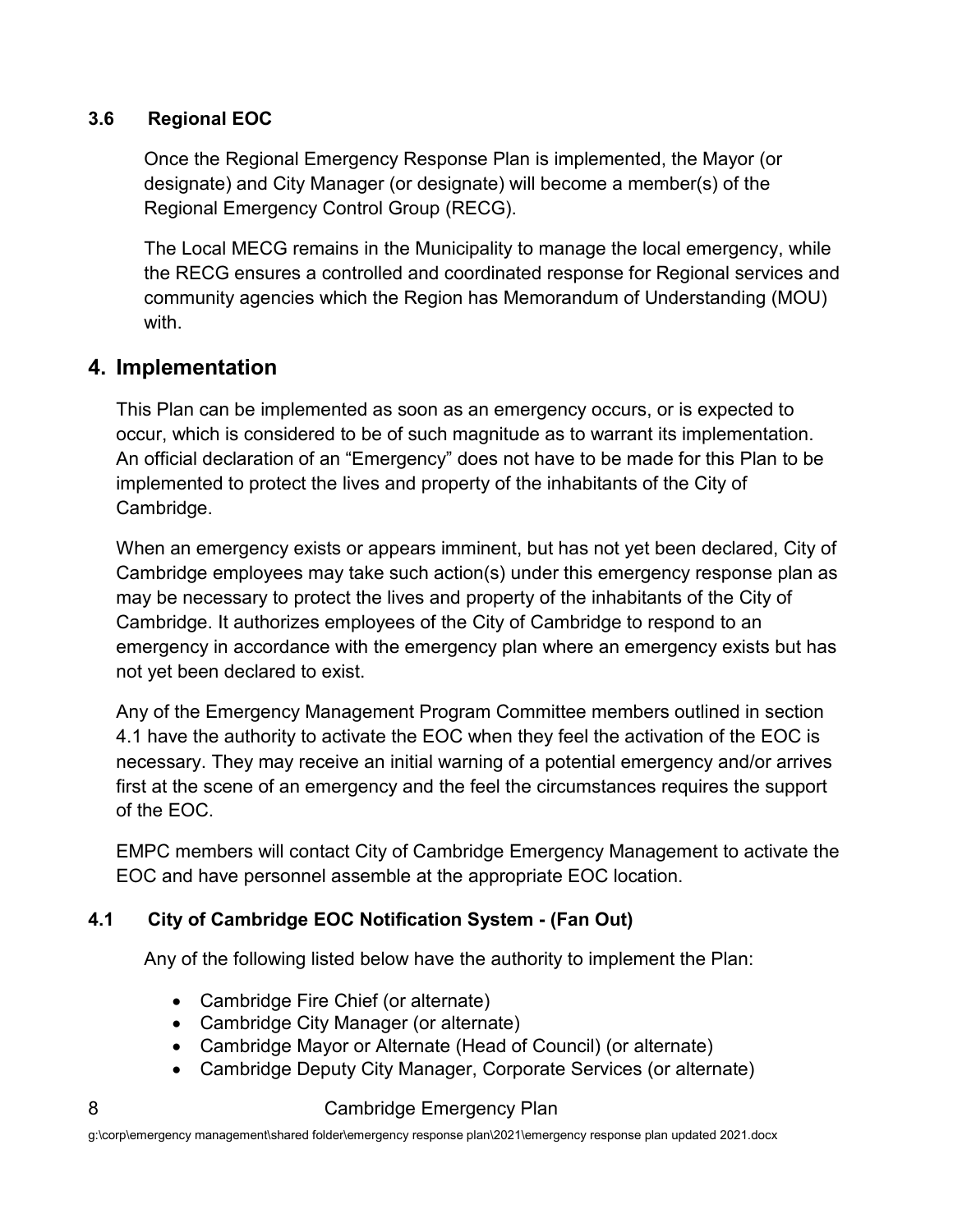- Cambridge Deputy City Manager, Corporate Enterprise (or alternate)
- Cambridge Deputy City Manager, Community Development (or alternate)
- Cambridge Deputy City Manager, Infrastructure Services (or alternate),
- Director Legal Services/City Solicitor (or alternate)
- Cambridge Director of Corporate Communication Emergency Information Officer (EIO) (or alternate)
- Cambridge Community Emergency Management Coordinator (CEMC) (or alternate)

#### <span id="page-11-0"></span>**4.2 City of Cambridge Emergency Operations Centre (EOC) Activation**

There is a primary and alternate location designated as the EOC. In the event of implementation of the Plan for a declared or undeclared emergency, EOC personnel will be notified to assemble at one of the designated locations.

The Region of Waterloo CEMC may be notified by the Cambridge CEMC when the Cambridge EOC is activated. The Cambridge EOCMT may request the Region of Waterloo CEMC or designate to attend EOC.

The following Region of Waterloo departments will be automatically called to respond the City of Cambridge EOC when activated.

- Waterloo Region Police Services
- Region of Waterloo Paramedic Services
- Region of Waterloo Public Health
- Region of Waterloo Community Services

#### <span id="page-11-1"></span>**4.3 Escalation of Emergencies in Waterloo Region**

Each Municipality within the Region of Waterloo has agreed to use the following four emergency management response levels as a guide to be used before, during and following emergencies. Each level signifies the variation of the impact to the community caused by an emergency.

| <b>Response Level</b>                  | <b>Actions</b>                                                                                                               | <b>Criteria</b>                                                                                                                      | <b>Examples</b>                                                                                                     |
|----------------------------------------|------------------------------------------------------------------------------------------------------------------------------|--------------------------------------------------------------------------------------------------------------------------------------|---------------------------------------------------------------------------------------------------------------------|
| <b>Normal Operations</b>               | Normal response by<br>operating departments<br>and responders.                                                               | Routine operations                                                                                                                   | Small car accident,<br>isolated flooding, small<br>power outage, house<br>fire                                      |
| Level 1: Local ECG<br>monitoring level | Key members of Local<br><b>Emergency Control</b><br>Group (ECG) notified<br><b>Local ECG monitors</b><br>Notification of all | Incident contained within<br>one Local Municipality<br>First Response Protocol<br>(FRP) may be activated<br>Minor impact to citizens | Apartment fire with<br>displacements,<br>contained hazmat, boil<br>water advisory, active<br>threat from person(s), |

#### 9 Cambridge Emergency Plan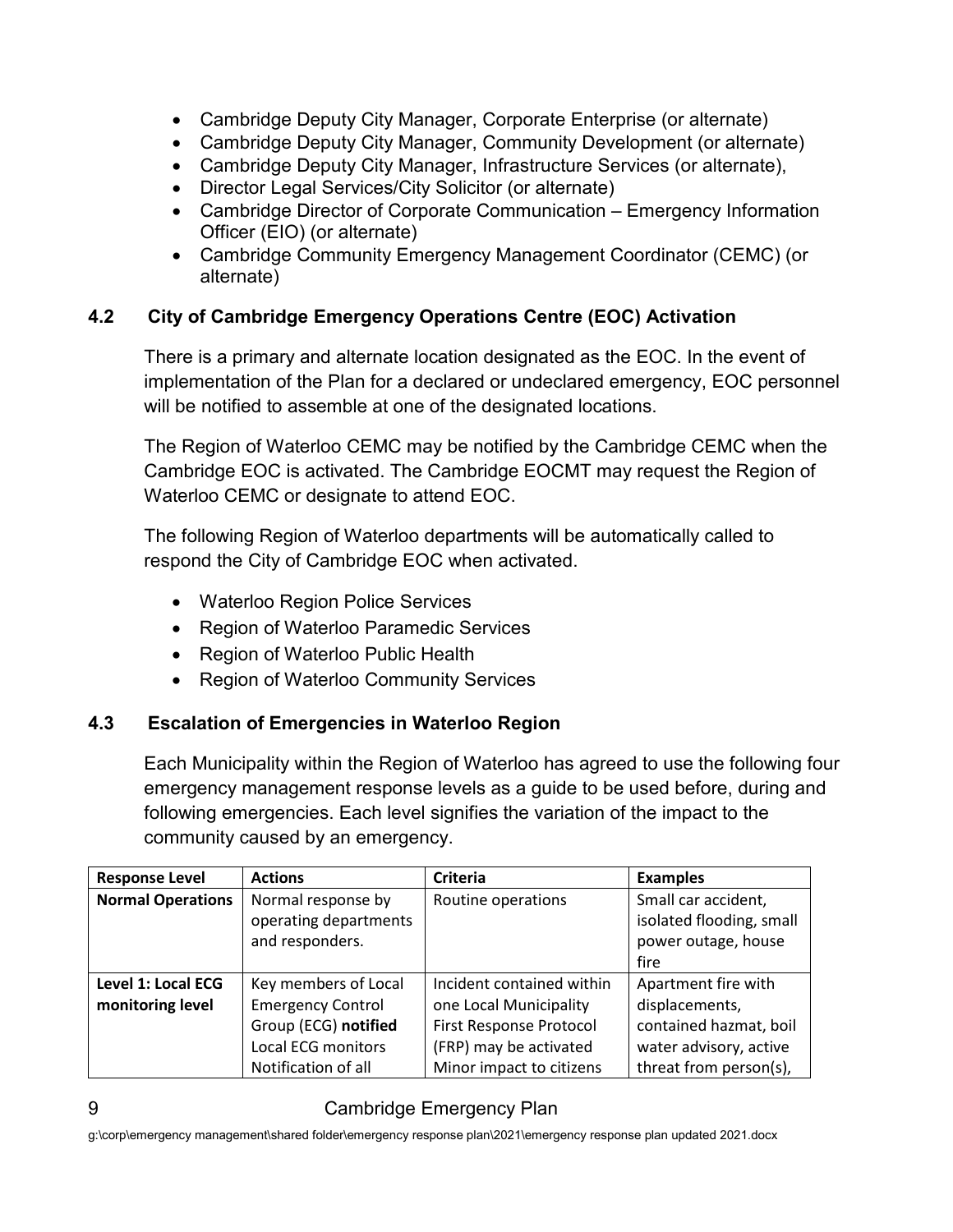| <b>Response Level</b> | <b>Actions</b>                              | <b>Criteria</b>                           | <b>Examples</b>                                |
|-----------------------|---------------------------------------------|-------------------------------------------|------------------------------------------------|
|                       | <b>Community Emergency</b>                  | and environment                           | helicopter crash                               |
|                       | Management                                  | Contained within inner                    |                                                |
|                       | Coordinator (CEMC) in                       | perimeter                                 |                                                |
|                       | Waterloo Region                             | Minor impact on                           |                                                |
|                       |                                             | resources                                 |                                                |
| Level 2: Partial      | Local ECG notified and                      | Incident contained within                 | Chemical spill, multiple                       |
| notification/         | on standby, key                             | one Local Municipality                    | fire locations, multiple                       |
| activation local      | members of Local ECG                        | <b>First Response Protocol</b>            | suspects/active threat                         |
| <b>ECG</b>            | may convene                                 | (FRP) may be activated                    | on the move,                                   |
|                       | Notification of all                         | Significant impact to                     | city/township wide boil                        |
|                       | <b>CEMCs in Waterloo</b>                    | citizens, property and                    | water advisory,                                |
|                       | Region                                      | environment beyond the                    | isolated communicable                          |
|                       | Regional ECG may be                         | outer perimeter                           | disease outbreak                               |
|                       | notified and on                             | Significant media                         |                                                |
|                       | standby                                     | attention                                 |                                                |
|                       | PEOC may be notified                        | Significant demand on                     |                                                |
|                       |                                             | resources                                 |                                                |
|                       |                                             | May affect multiple                       |                                                |
|                       |                                             | buildings                                 |                                                |
| Level 3: Full         | Local ECG convened.                         | Incident contained within                 | Ice storm, tornado,                            |
| activation local      | Notification of all                         | one Local Municipality                    | chemical spill,                                |
| <b>ECG</b>            | <b>CEMCs in Waterloo</b>                    | Possible activation                       | commercial airliner                            |
|                       | Region                                      | reception/evacuation                      | crash, train derailment,                       |
|                       | Regional ECG notified                       | centre(s)                                 | large propane                                  |
|                       | and on standby.                             | Major impact to citizens,                 | explosion, pipeline                            |
|                       | May require Local<br>emergency declaration. | property and/or<br>environment beyond the | leakage, potable water<br>emergency, epidemic, |
|                       | <b>PEOC</b> notified                        | outer perimeter                           | terrorism, large scale                         |
|                       |                                             | Major media and/or public                 | flood                                          |
|                       |                                             | interest                                  |                                                |
|                       |                                             | Major demand on                           |                                                |
|                       |                                             | resources                                 |                                                |
|                       |                                             | Multiple                                  |                                                |
|                       |                                             | buildings/incidents                       |                                                |
| Level 4: Regional     | <b>Regional ECG</b>                         | <b>Exceeds Local Municipal</b>            | Level 3 examples that                          |
| emergency             | convened.                                   | resources and capabilities                | Impact more than                               |
|                       | Notification of all                         | May affect two or more                    | one Local                                      |
|                       | <b>CEMCs in Waterloo</b>                    | <b>Local Municipalities</b>               | Municipality; or                               |
|                       | Region                                      | Possible activation                       | Is contained within                            |
|                       | Local ECGs may                              | reception/evacuation                      | one Municipality                               |
|                       | continue to be in                           | centre(s)                                 | but has major                                  |
|                       | operation.                                  | Major impact to citizens,                 | Region wide                                    |
|                       | May require Regional                        | property and/or                           | impact; or                                     |
|                       | and/or Local                                | environment                               | <b>Impacts Regional</b>                        |
|                       | emergency declaration.                      | Major media and/or public                 | services                                       |
|                       | PEOC notified                               | interest                                  |                                                |

10 Cambridge Emergency Plan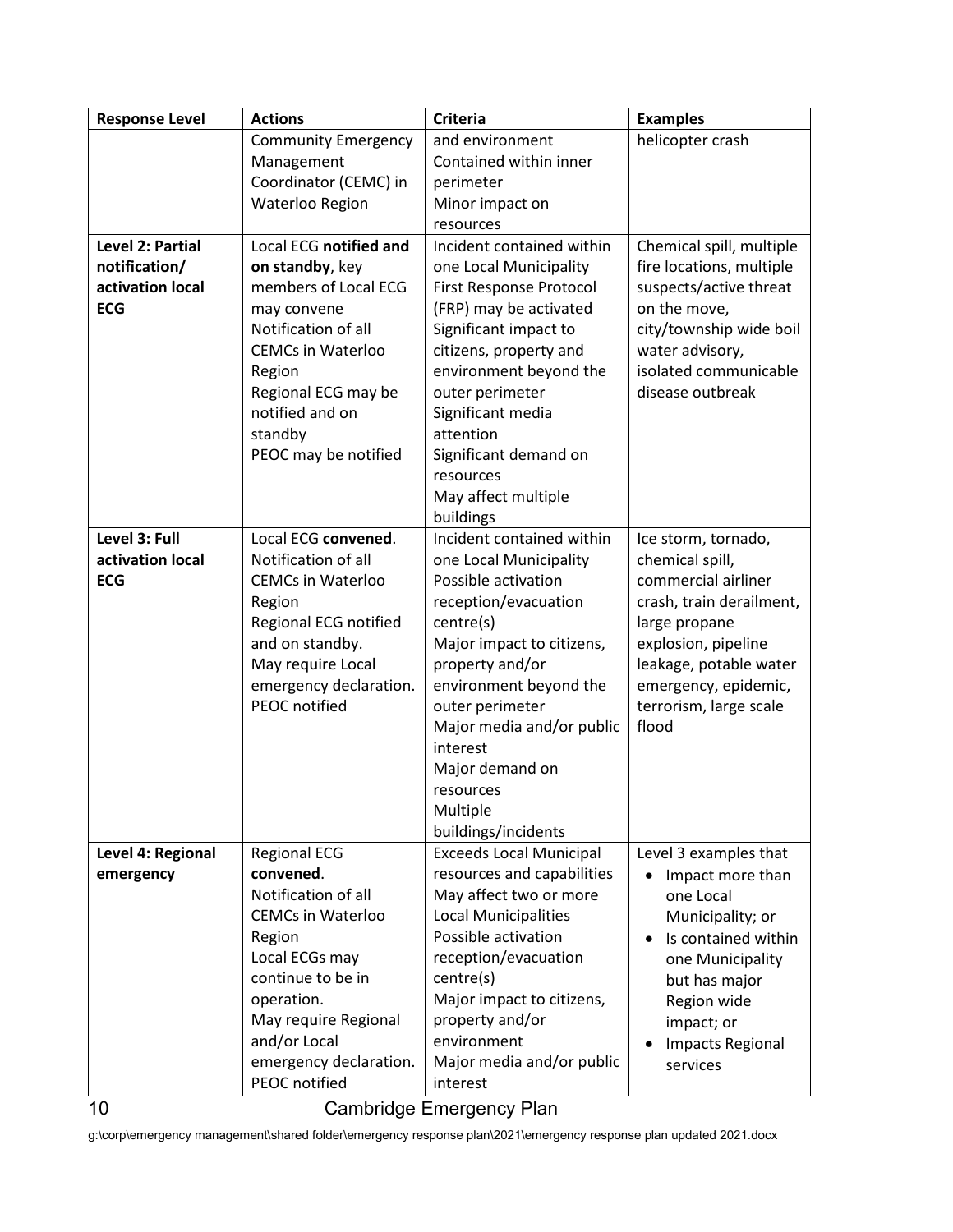| <b>Response Level</b> | <b>Actions</b> | <b>Criteria</b>          | <b>Examples</b> |
|-----------------------|----------------|--------------------------|-----------------|
|                       |                | Multiple sites/incidents |                 |
|                       |                | The emergency affects or |                 |
|                       |                | threatens Regional       |                 |
|                       |                | facilities or services   |                 |

## <span id="page-13-0"></span>**5. Declaration and Termination of an Emergency**

#### <span id="page-13-1"></span>**5.1 Prior to Declaration**

When an emergency exists, but has not yet been declared, the City of Cambridge employees and first responders may take such action(s) under the authority of this Plan necessary to protect lives and property.

#### <span id="page-13-2"></span>**5.2 Declaration of an Emergency**

The Mayor or Acting Mayor, as Head of the Council, is responsible for declaring that an emergency exists within the boundaries of the City of Cambridge. In declaring an emergency, the Head of Council will identify the geographical boundaries of the emergency area. The decision whether to declare an emergency and the designation of geographical boundaries of the emergency area will be made in consultation with the EOCMT.

The EOCMT will ensure that all personnel and Supporting Agencies concerned are advised of the declaration of the emergency.

Upon declaration of an emergency in Cambridge the Mayor shall notify:

- a. The Solicitor General and Office of Fire Marshal and Emergency Management (OFMEM) by email or fax, through the Provincial Emergency Operations Centre (PEOC);
- b. Members of Cambridge City Council; and
- c. The Regional Chairman of the Regional Municipality of Waterloo.

The following may also be notified of a declaration of emergency:

- a. Local Member(s) of Provincial Parliament (MPPs);
- b. Local Member(s) of Federal Parliament (MPs);
- c. Local media; and
- d. The public.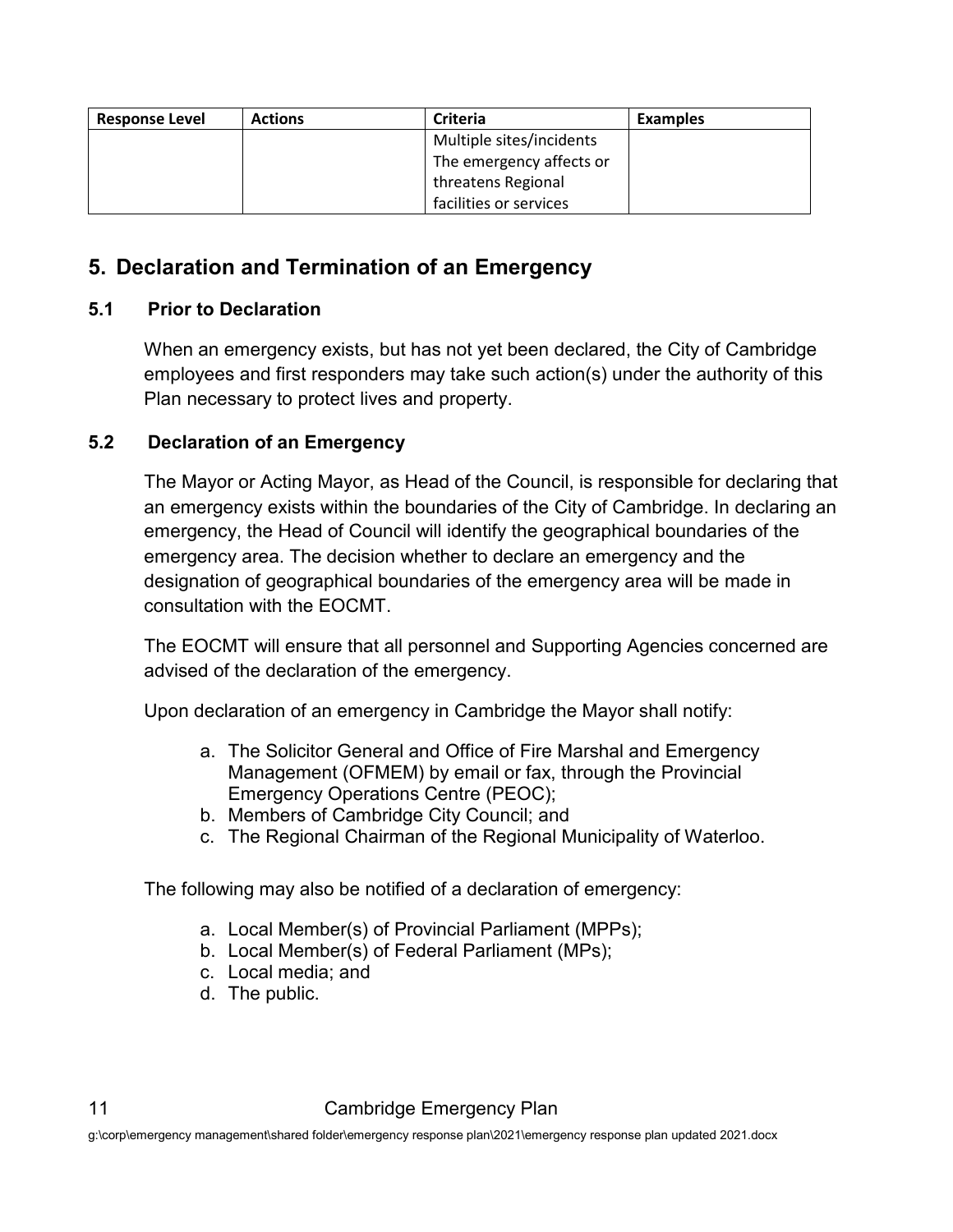#### <span id="page-14-0"></span>**5.3 Termination of an Emergency**

When it has been determined by the EOCMT that the emergency should be terminated, the Mayor and/or Council will make an official termination of declared emergency in writing. The Premier of Ontario may also terminate an emergency at any time.

The EOC Commander will ensure that all personnel and Supporting Agencies concerned are advised of the termination of the emergency.

Upon termination of an emergency in Cambridge the Mayor shall notify:

- a. The Solicitor General and Office of Fire Marshal and Emergency Management (OFMEM) by email or fax, through the Provincial Emergency Operations Centre (PEOC);
- b. Members of Cambridge City Council; and
- c. The Regional Chairman of the Regional Municipality of Waterloo.

The following may also be notified of a termination of emergency:

- a. Local Member(s) of Provincial Parliament (MPPs);
- b. Local Member(s) of Federal Parliament (MPs);
- c. Local media; and
- d. The public.

#### <span id="page-14-1"></span>**6. Requests for Assistance**

It is possible that assistance from other levels of government, or external partner agencies with specialized knowledge or expertise, may be required by the City of Cambridge to help successfully respond to an emergency situation.

Depending on the nature of the emergency and the assistance required, these agencies may be requested to attend the emergency site(s) and/or EOC to provide assistance, or provide information and advice to the EOCMT through the Liaison Officer.

#### <span id="page-14-2"></span>**6.1 Requesting Region of Waterloo Support**

When the resources of the City of Cambridge are at capacity or there is a need for support from regional departments the designated member of the Local Municipal MECG may request further assistance from the Region of Waterloo by contacting the (acting) Regional Chair or (acting) Regional CAO (Chair RECG). Where required due to time restrictions, such requests can be made through the Regional CEMC who will submit the request to the appropriate Regional designate.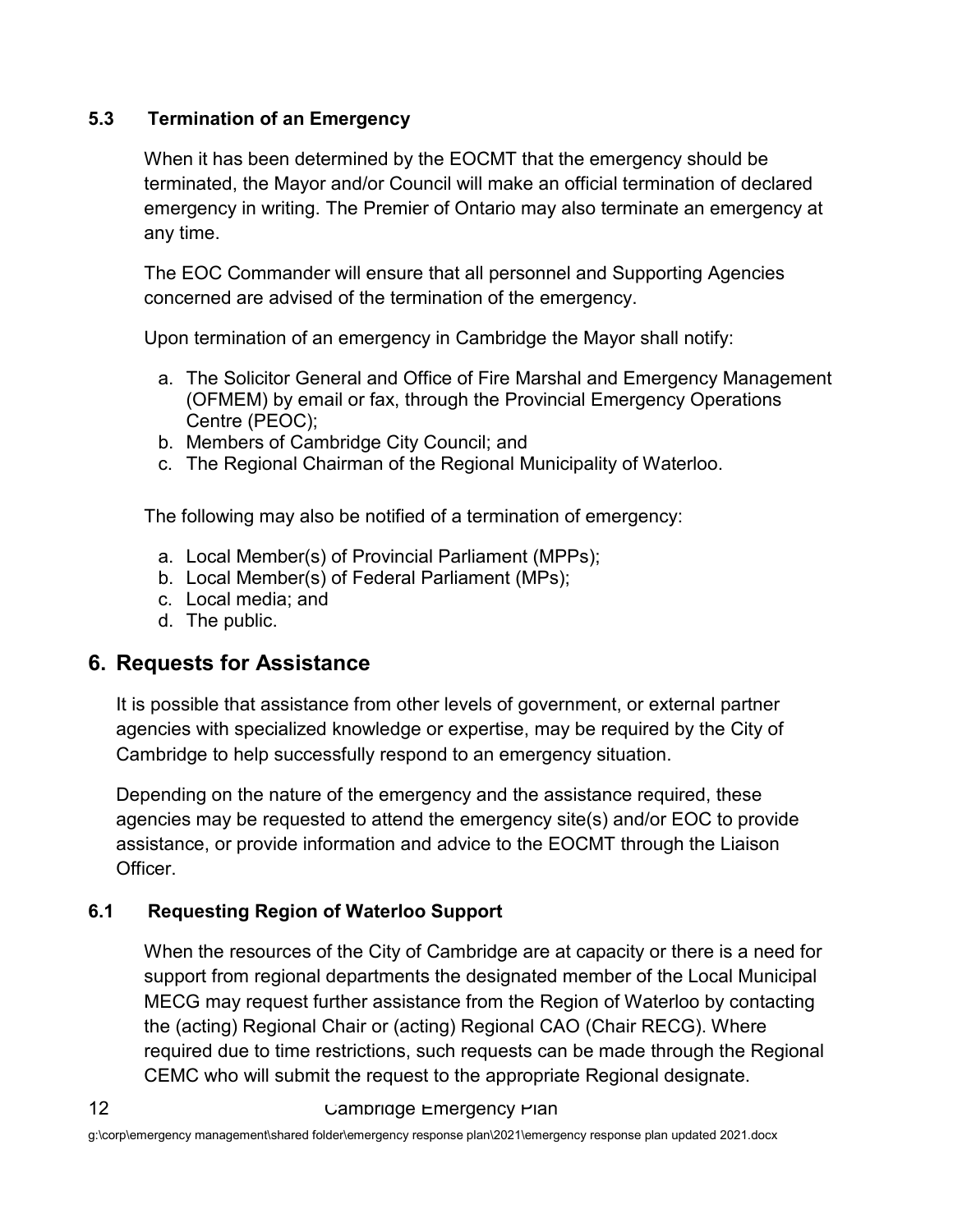On request through the Region of Waterloo, several volunteer-based organizations such as the Canadian Red Cross and St. John Ambulance may provide resources on a cost recovery basis as per Memorandum of Understanding (MOU). The Regional Community Services Department has signed these MOUs on behalf of the Region.

#### <span id="page-15-0"></span>**6.2 Requesting Provincial Assistance**

Where provincial assistance is required, which is outside of the normal departmental or service working agreements, the request will be made to Office of the Fire Marshal and Emergency Management through the Provincial Emergency Operations Centre.

#### <span id="page-15-1"></span>**6.3 Requesting Federal Assistance**

Requests for personnel or resources from the Federal Government are requested through the Provincial Emergency Operations Centre who in turn liaises with the Federal Government Operations Centre.

#### <span id="page-15-2"></span>**6.4 Support Agency Composition**

When requested by the EOCMT, support agencies work in support of the EOC and site and include but are not limited to the following representatives of external groups and organizations:

- Grand River Transit Services
- Union Gas and/or Enbridge Gas
- Trans-Canada Pipelines
- Energy+
- Cambridge Memorial Hospital (CMH)
- Grand River Conservation Authority (GRCA)
- CN and CP Railway Police
- Radio Emergency Associated Communications Team (REACT)
- Society for the Prevention of Cruelty to Animals (Cambridge SPCA)
- Waterloo Region District School Board
- Waterloo Region Catholic District School Board
- Amateur Radio Emergency Services CARC (Cambridge Amateur Radio Club)
- Mennonite Disaster Services
- Samaritan Purse
- Provincial and Federal Ministries as required, i.e. MOECC, MTO, MNR

#### 13 Cambridge Emergency Plan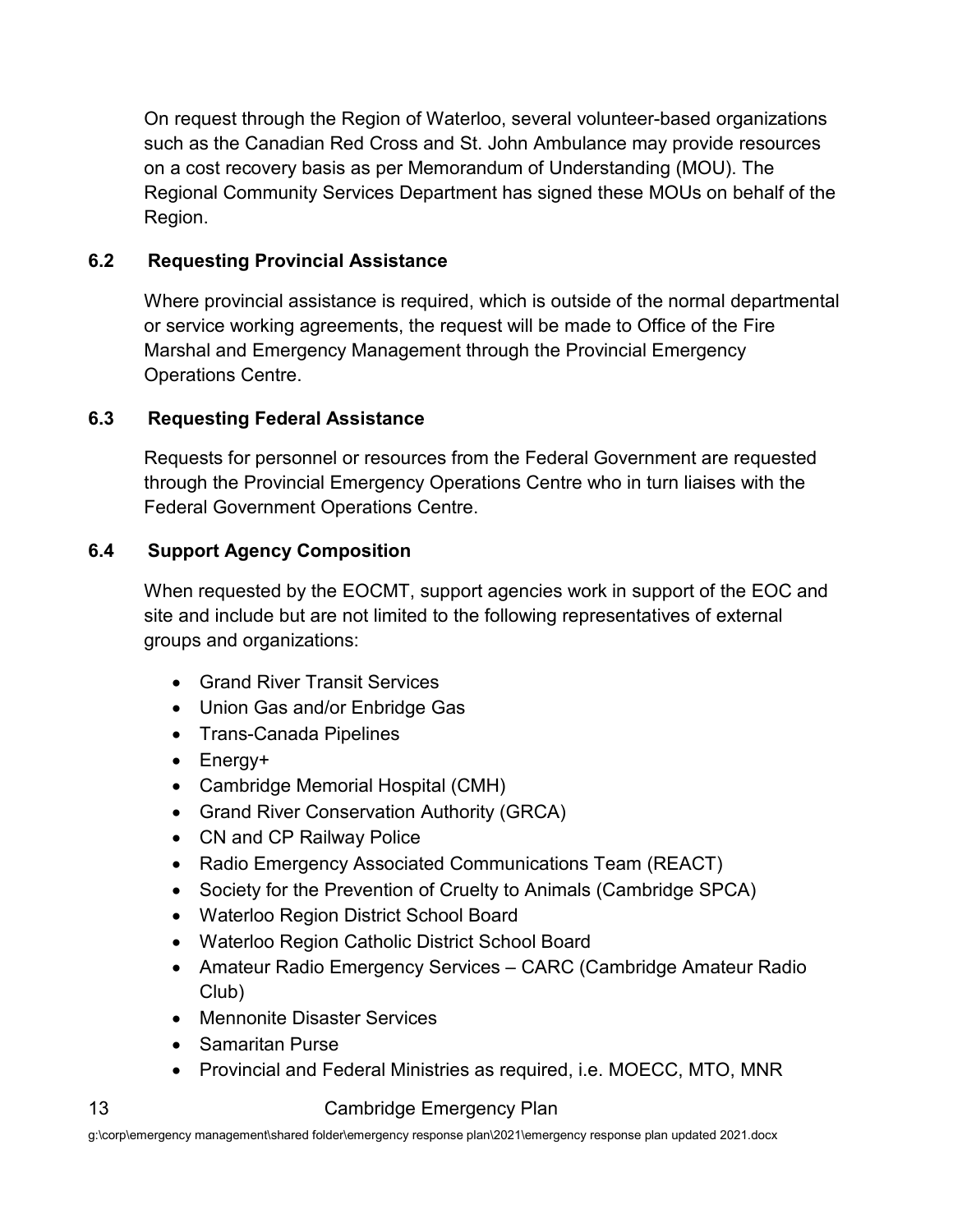• Representatives from any other service organization or agency deemed necessary by the EOCMT

Support Agency representatives may be invited to attend EOCMT or site meetings as required.

#### <span id="page-16-0"></span>**7. Incident Management System**

The City's Emergency Response Plan adopts the principles of the Incident Management System (IMS). Based on five key functions that must occur during any emergency situation, IMS can be used for any size or type of emergency to manage response personnel, facilities, and equipment. Principles of the Incident Management System include the use of common terminology, modular organization, integrated communications, unified command structure, action planning, manageable span of control, and comprehensive resource management.



#### <span id="page-16-1"></span>**7.1 Incident Commander (Site)**

The Incident Commander at site is responsible for and/or has the authority to:

- a. Establish a Unified Command structure for the purpose of information sharing, establishing objectives regarding emergency site management and prioritizing resources where applicable between the responding agency Incident Commanders;
- b. Designate an emergency site media coordinator;
- c. Implement the strategy established by the EOCMT at the emergency site(s), if required;

#### 14 Cambridge Emergency Plan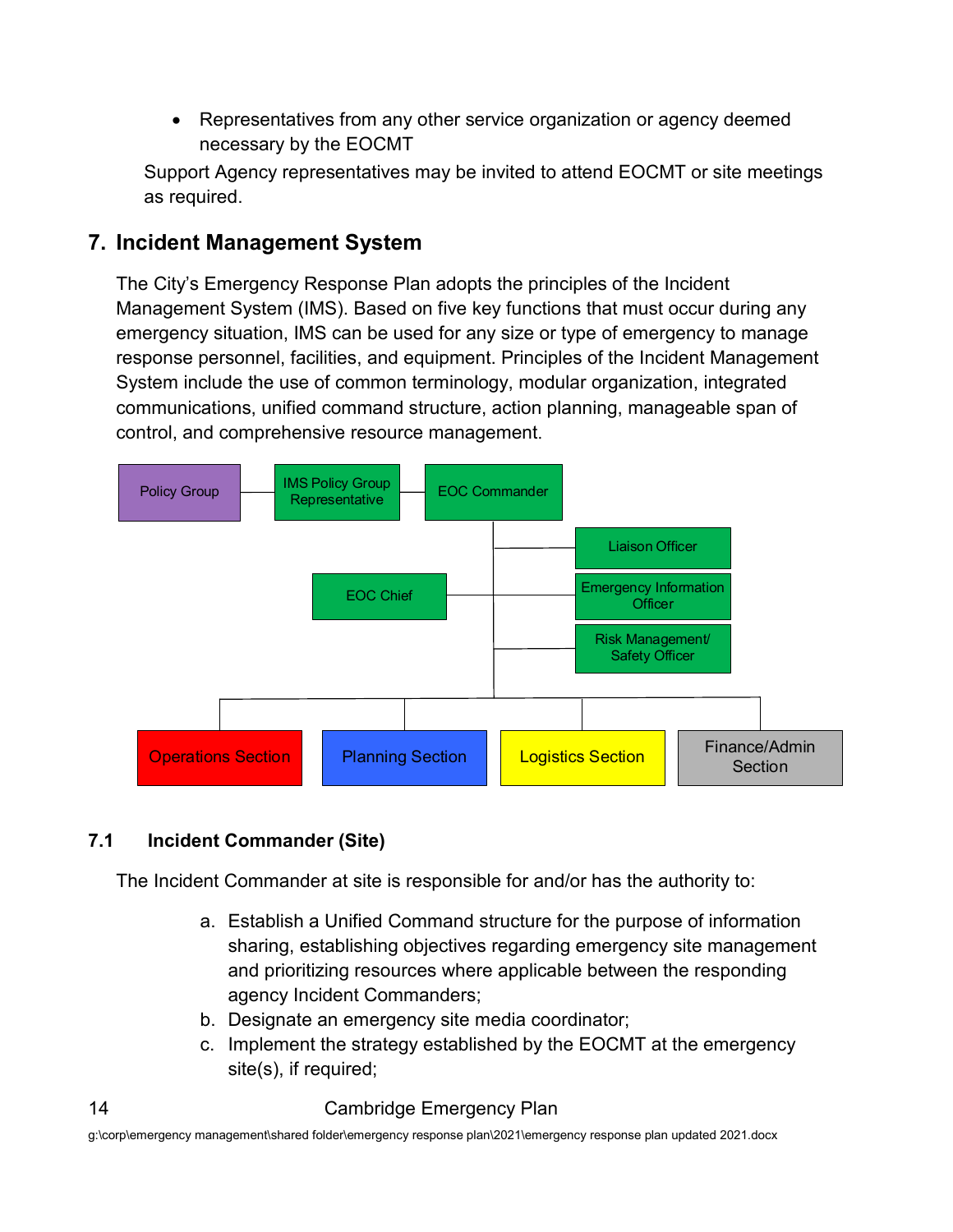- d. Ensure that responding agencies make available the human and material resources that are required at the emergency site;
- e. Maintain a communication link with the EOCMT for the flow of information regarding the management of the emergency site;
- f. Maintain a record of events, decisions made and actions taken as Incident Commander;
- g. Participate in a debriefing with EOCMT regarding the emergency, if required; and
- h. Assist the CEMC in creating an after-action report on the emergency.

#### <span id="page-17-0"></span>**7.2 Response Goals**

The following response goals are applied to all emergency situations. In order of priority they are:

- 1. Provide for the health and safety of all responders.
- 2. Save lives.
- 3. Reduce suffering.
- 4. Protect public health.
- 5. Protect critical infrastructure.
- 6. Protect property.
- 7. Protect the environment.
- 8. Reduce economic and social losses.

#### <span id="page-17-1"></span>**7.3 Incident Management System Functions**

#### **Policy Group**

Responsibilities of the Policy Group include:

- Providing overall policy direction.
- Changing/amending bylaws or policies.
- Requesting Regional and/or Municipal level assistance.
- Declaration of an emergency.
- Termination of a declared emergency.
- Acting as an official spokesperson.
- Ensuring members of Council are notified of the emergency.
- Notifying the Mayors of adjoining municipalities of the emergency if required and providing any status reports.

#### **EOC Management Team (EOCMT)**

The primary responsibility of the EOCMT is to provide for the overall management and coordination of site support activities and consequence management issues. It is the responsibility of the EOCMT to ensure that

#### 15 Cambridge Emergency Plan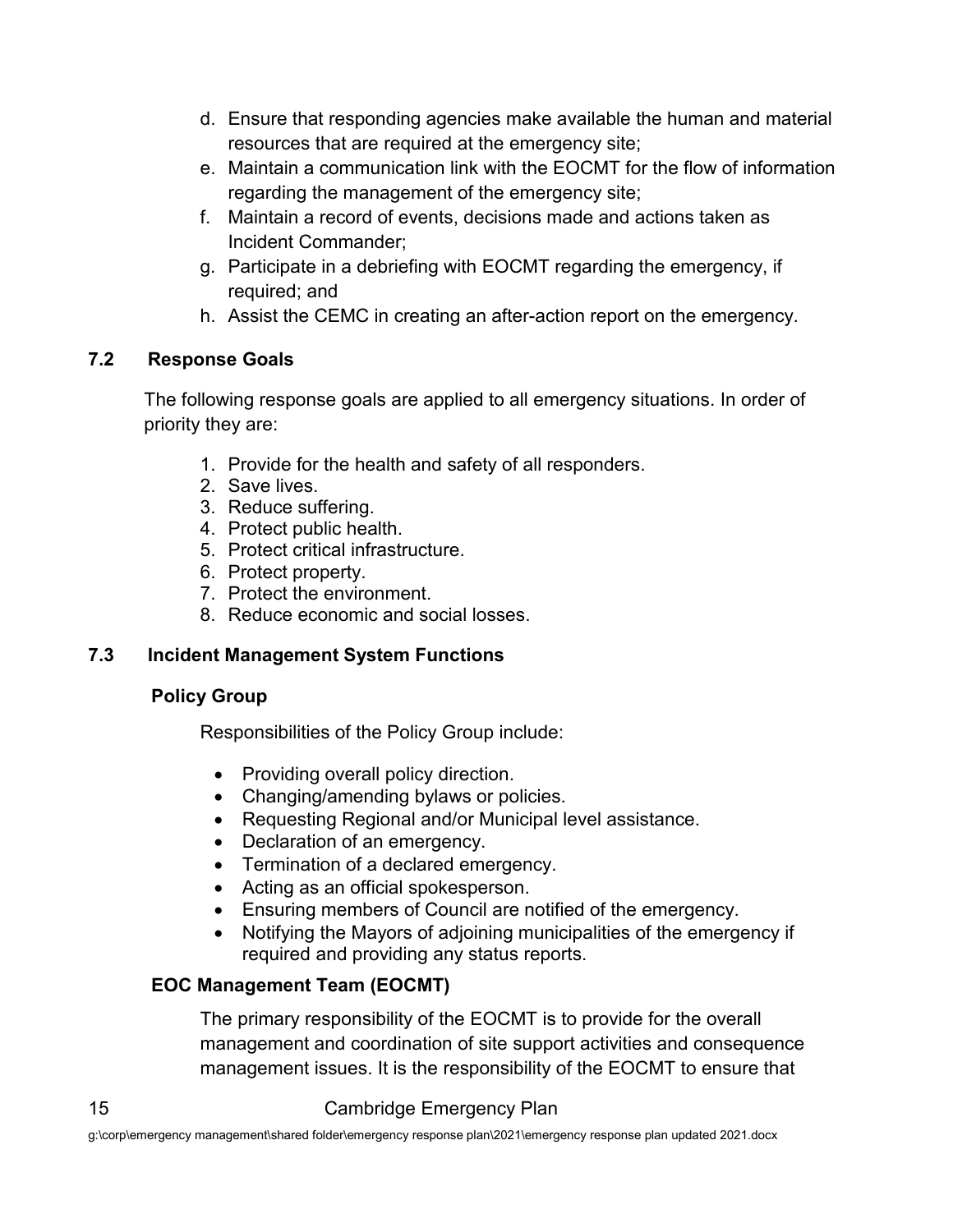response priorities are established, and that planning and response activities are coordinated, both within the EOC (i.e. between sections) and between sites and other EOCs.

The EOC Management Team consists of the following positions:

- EOC Commander
- EOC Policy Group Rep
- EOC Chief
- Emergency Information Officer
- Safety Officer/Risk Management Officer
- Liaison Officer
- Operations Section Chief
- Planning Section Chief
- Logistics Section Chief
- Finance and Administration Section Chief

#### **EOC Commander**

- Overall authority and responsibility for the activities of the EOC.
- Sets out priorities and objectives in conjunction with the EOCMT members for each operational period and ensures they are carried out.
- Liaises with the Policy Group (Head of Council) through Policy Group Representative and advise whether or not a declaration and termination of an emergency is recommended.
- Designates the geographical boundaries of the emergency area.
- Authorizes the extraordinary expenditure of municipal funds during the emergency.
- Confirms the adequacy of the expenditure limits as identified in the purchasing by-law.
- Approves emergency information releases.
- Establishes procedures to be taken for the safety or evacuation of persons in an emergency area in partnership with other agencies as needed.
- Determines what sections are needed, assigns section chiefs as appropriate and ensures they are staffing their sections as required.
	- a) Operations Section Chief
	- b) Planning Section Chief
	- c) Logistics Section Chief
	- d) Finance Section Chief

#### 16 Cambridge Emergency Plan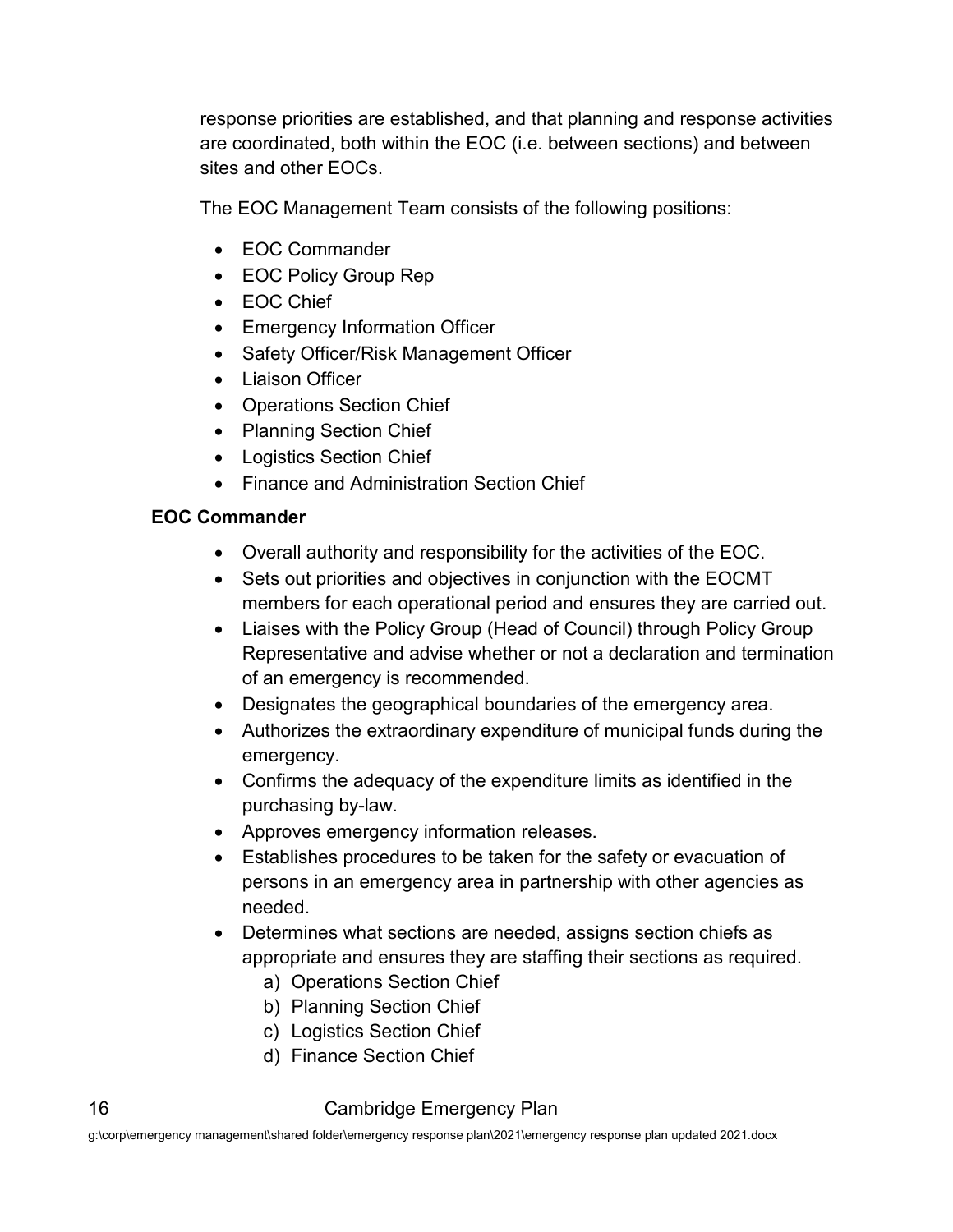- Determines which management staff positions are required and ensures they are filled as soon as possible.
	- o Emergency Information Officer
	- o Liaison Officer
	- o Safety Officer/Risk Management Officer
	- o Legal Advisor

#### **Command Support**

- Reports to the EOC Commander.
- Responsible to update the EOC Commander's position log.
- Answering calls for the EOC Commander
- Manages emails on behalf of the EOC Commander
- Arrange and assign EOC scribes to high demand EOC positions as required.

When attending the EOC Management Team Meetings, take notes on decisions throughout the meeting for the decisions/directions notes.

#### **IMS Policy Group Representative**

- In coordination with the Information Officer, assist the EOC Commander in ensuring the proper procedures are in place for communicating with the Policy Group.
- Provide approved updates, media releases and helpful messaging sheets and/or FAQ sheets (frequently asked questions and answers) to ensure consistent and accurate information is being shared with the public to the Policy Group.
- Act as liaison for the Policy Group in the EOC

#### **EOC Chief (CEMC)**

- Ensures EOC is properly setup, appropriately staffed and operational.
- Support and assist EOC Staff as it relates to their roles in the EOC and the overall effectiveness of the EOC organization
- Serve as advisor to the EOC Commander and Section Chiefs and assist with the overall facilitation and function of the EOC ensuring compliance with existing emergency plans and procedures.
- Liaises with the neighbouring Municipal and Regional CEMCs, Office of Fire Marshal and Emergency Management and other provincial and federal representatives as required.

#### **Emergency Information Officer**

#### 17 Cambridge Emergency Plan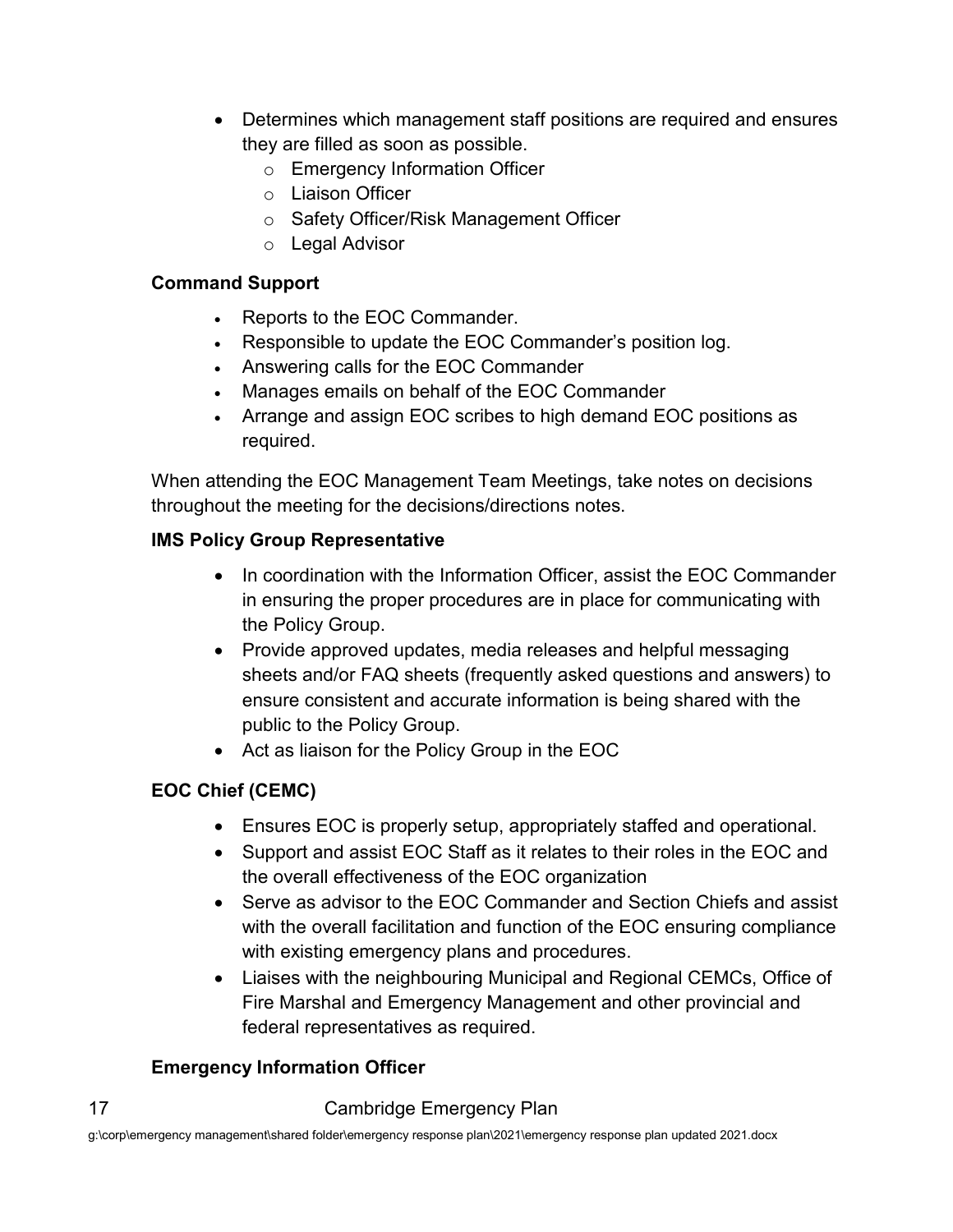- Establishes and maintains media contacts.
- Prepares news releases; coordinating interviews, news conferences, and/or media briefings.
- Develops public information materials; providing messaging for use by customer contact centre and EOC staff.
- Establishes communications strategies for internal and external purposes.
- Monitors media and information sources.
- Liaises and coordinates messages with other Emergency Information Officers.
- Ensures public safety information is provided in accessible formats as required by provincial legislation.

#### **EIO Support**

- Reports to the Emergency Information Officer.
- Supports the EIO with all media-related support required, including but social media monitoring, updating intranet, proofreading, public web edits, etc.

#### **Public Inquiry Centre Coordinator**

- Reports to the Emergency Information Officer.
- Manages the Public Inquiry Centre.
- Ensures tracking of inquires/questions from the public are recorded at the Public Inquiry Centre.
- Disseminates approved emergency information and messages to the Public Inquiry Centre personnel for public inquiries.

#### **Risk Management/Safety Officer**

- Identifies liability and loss exposures to personnel and property, and the municipality.
- Provides advice and assistance on matters related to law and how they may be applicable to the actions of the City of Cambridge during the emergency.
- Provides advice and assistance on matters related to occupational health and safety regulations for EOC personnel.
- Monitors, assesses, and recommends modifications to safety conditions in the EOC and halting unsafe operations, as necessary.
- Liaises and provides advice to site Safety Officer regarding health and safety issues for site personnel, as required.

#### 18 Cambridge Emergency Plan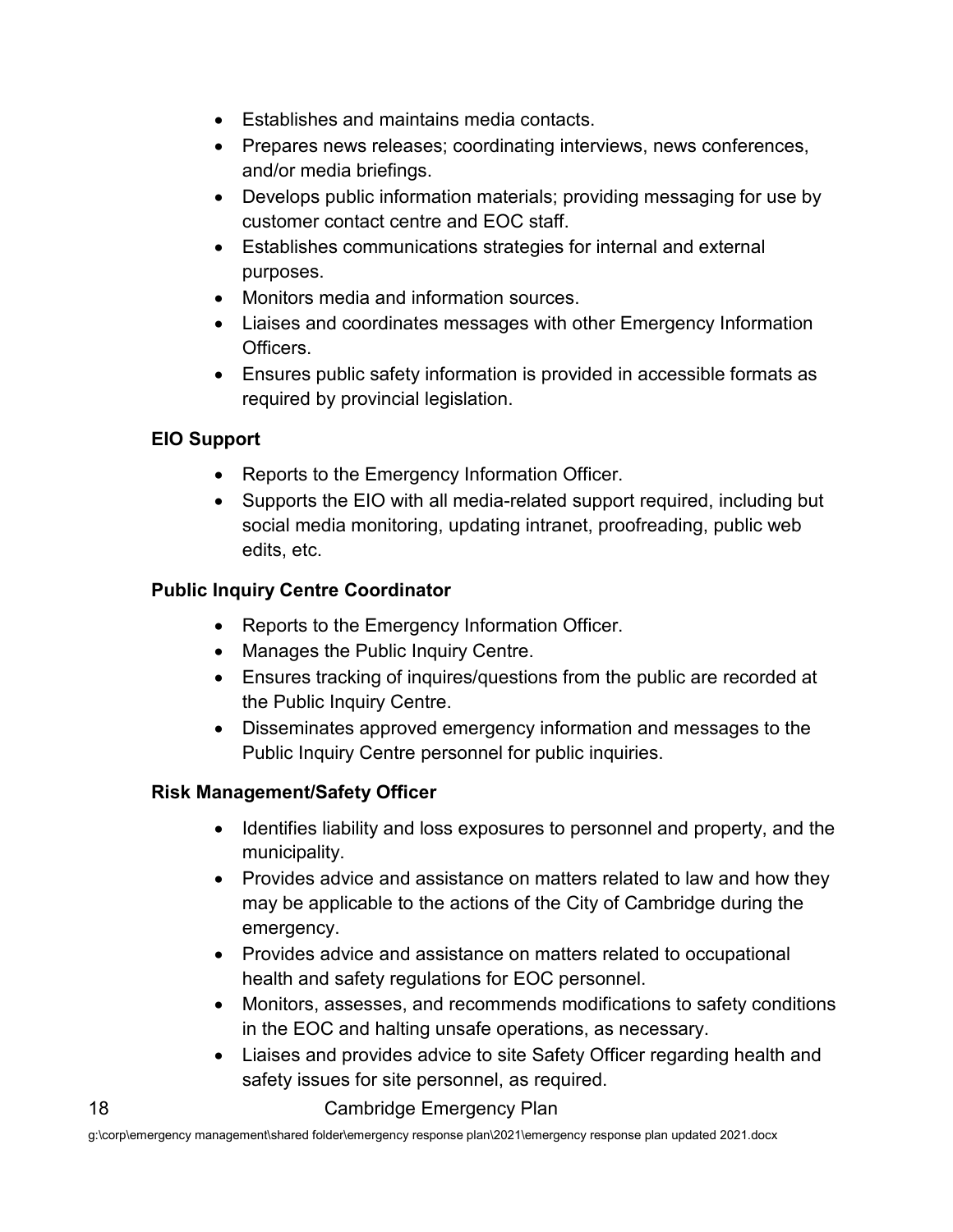#### **Liaison Officer**

- Invites required or requested agencies and stakeholders to the EOC, as identified by the EOC Commander and EOCMT and maintains contact when required.
- Provides input on the strategic direction and advice to the EOCMT regarding emergency management issues.
- In conjunction with the EOC Commander, facilitates a debriefing with the EOC personnel and other appropriate agencies or organizations and prepares an After-Action Report on the emergency.

#### **Operations Section**

The Operations Section maintains direct contact with the site(s) and coordinates the overall site support response, in conjunction with other agencies and/or departments. The Operations Section is also responsible for gathering current situation information from the site and sharing it with the Planning Section and other EOCMT personnel, as appropriate; coordinating resources requested from the site level; and directing deployment of all EOC issued resources to the Incident Commander.

#### **Operations Chief**

- Ensures coordination of the Operations function including supervision of the various Branches required to support the emergency event.
- Ensures that operational objectives and assignments identified in EOC Action Plans are carried out effectively.
- Establishes the appropriate level of Branch and Unit organizations within the Operations Section, continuously monitoring the effectiveness and modifying accordingly.
- Consults with Planning Chief to clearly define areas of responsibility between the Operations and Planning Sections.
- Maintains a communications link between Incident Commanders (sites), and the EOC for the purpose of coordinating the overall response, resource requests and event status information.
- Ensures that the Planning Section is provided with Branch Status Reports and Incident Reports.
- Conducts periodic Operations briefings for the EOC Commander and EOC Management Team, as required or requested.
- Approves special resource requests and/or obtains the EOC Commander's approval of critical and extra-ordinary resources.
- Supervises the Operations Section.

19 Cambridge Emergency Plan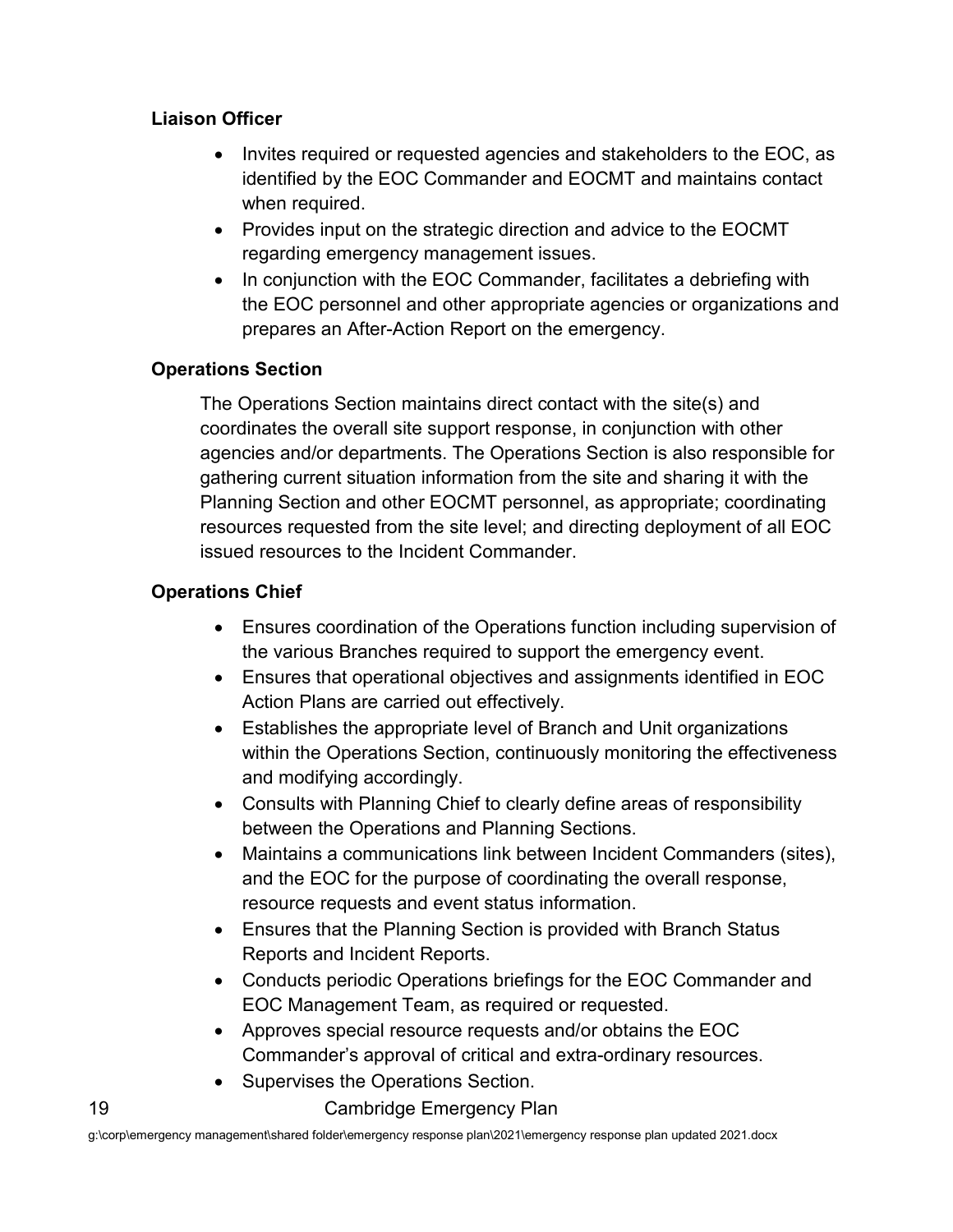#### **Branch Coordinators**

Branch Coordinators oversee the operations of a particular city department, division, section or outside agency. A Branch Coordinator will be responsible for coordinating the activities of their department/agency site personnel and dispatch centre (if one exists). Additional Branch staff may be needed, dependent on the size of the emergency event and the support required. Branch Coordinators may include, but are not limited to:

#### **a) Cambridge Fire Branch Coordinator**

- Establishes ongoing communications with Fire Site Commander.
- Provides a site Incident Commander as designated by the EOCMT.
- Arranges and coordinates fire suppression, as well as hazardous materials support operations.
- Coordinates fire branch activities with fire site personnel and fire dispatch centre.
- Liaises with the Waterloo Region Fire Coordinator about the emergency.
- Liaises with the Office of the Fire Marshal and Emergency Management (OFMEM) for any additional fire service assistance or resources required.
- Acquires and coordinates all fire mutual aid resources, as necessary.
- Ensures an appropriate level of continuous service to the unaffected part of the city in accordance with legal obligations and available resources.
- Advises and provides consultation on the issue of evacuation relative to the number of citizens involved, and/or the size of the geographical area involved, which falls under the jurisdiction of the Fire Service.
- Assists in the alerting of persons endangered by the emergency.
- Implements the objectives of the EOC Action Plan assigned to the Fire Branch.
- Completes and maintains Branch Status Reports throughout the emergency.
- Maintains status of unassigned fire and HAZMAT resources.
- Provides routine status reports to the Operations Section Chief.

#### **b) Cambridge Infrastructure Operations Coordinator**

• Coordinates Infrastructure Operations Branch activities including Parks, Forestry, Horticulture, Cemeteries, Roads and PMO/Asset Management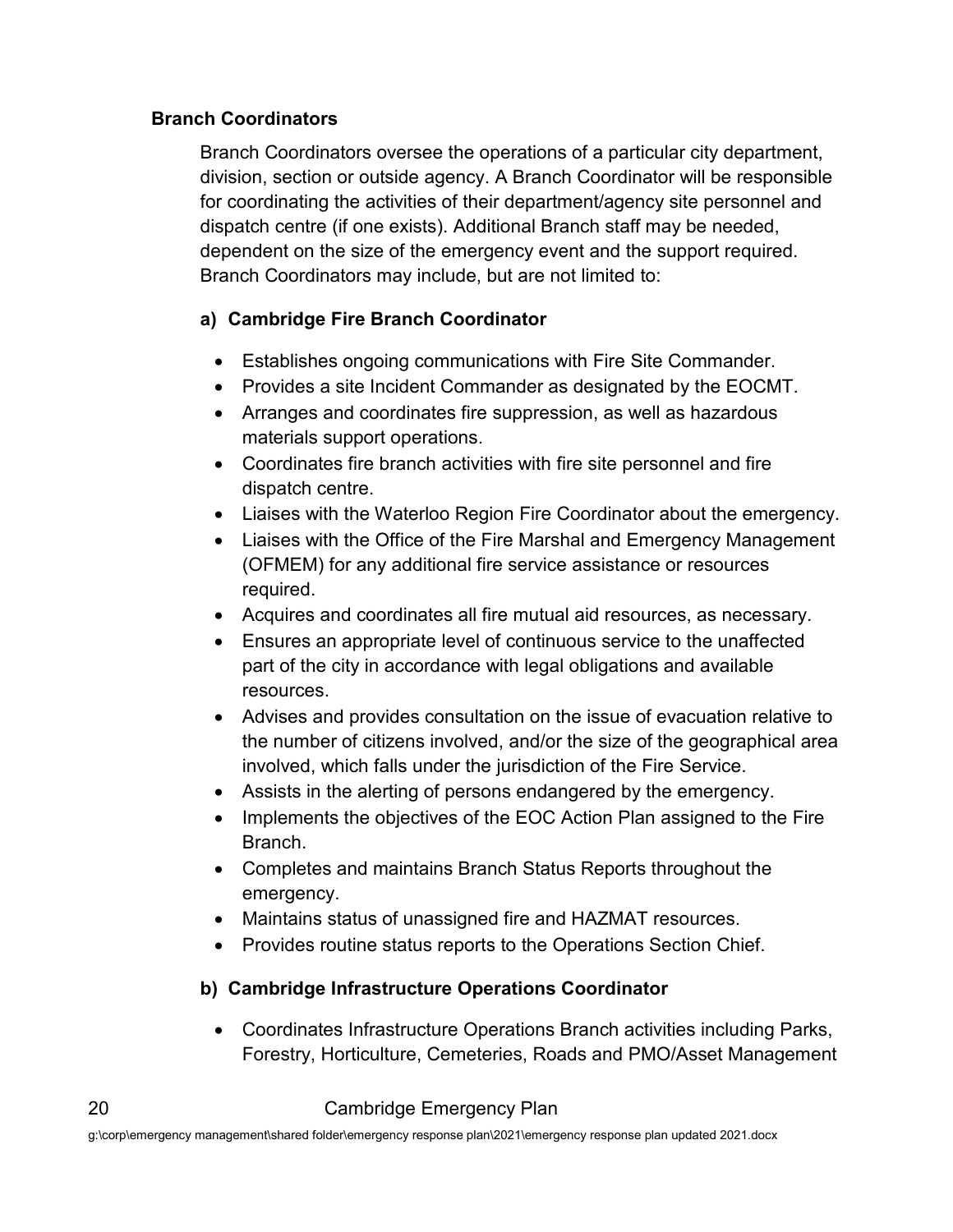site personnel with Environmental Services Branch and Regional Community Services Branch.

- Coordinates parks, forestry, cemeteries, roads, fleet, asset management maintenance operations during the emergency.
- Liaises with Cambridge Horticulture/Forestry Services.
- In conjunction with the Regional Community Services Branch, set-up suitable Reception Centres, as required.
- Ensures personnel are notified to open and assist with the operations in Reception Centres.
- In conjunction with the Regional Community Services Branch and the SPCA, coordinates animal control operations at Reception Centres, as required.
- Provides routine status reports to the Operations Section Chief.

#### **c) Cambridge Recreation & Culture Branch Coordinator**

- Coordinates Recreation Services Branch activities with Cambridge Parks & Recreation site personnel and Regional Community Services Branch.
- Coordinates recreation programs and operations during the emergency.
- Liaises with Cambridge Infrastructure Operations Services.
- In conjunction with the Regional Community Services Branch, set-up suitable Reception Centres, as required.
- Ensures personnel are notified to open and assist with the operations in Reception Centres.
- In conjunction with the Regional Community Services Branch and the SPCA, coordinates animal control operations at Reception Centres, as required.
- Provides routine status reports to the Operations Section Chief.

#### **d) Cambridge Environmental Services Branch Coordinator**

- Establishes ongoing communications with Environmental Services Site Commander.
- Provides a site Incident Commander as designated by the EOCMT.
- Coordinates Environmental Services (ES) Branch activities with environmental services site personnel.
- Places all required ES employees on appropriate shifts upon being notified of activation of the Plan.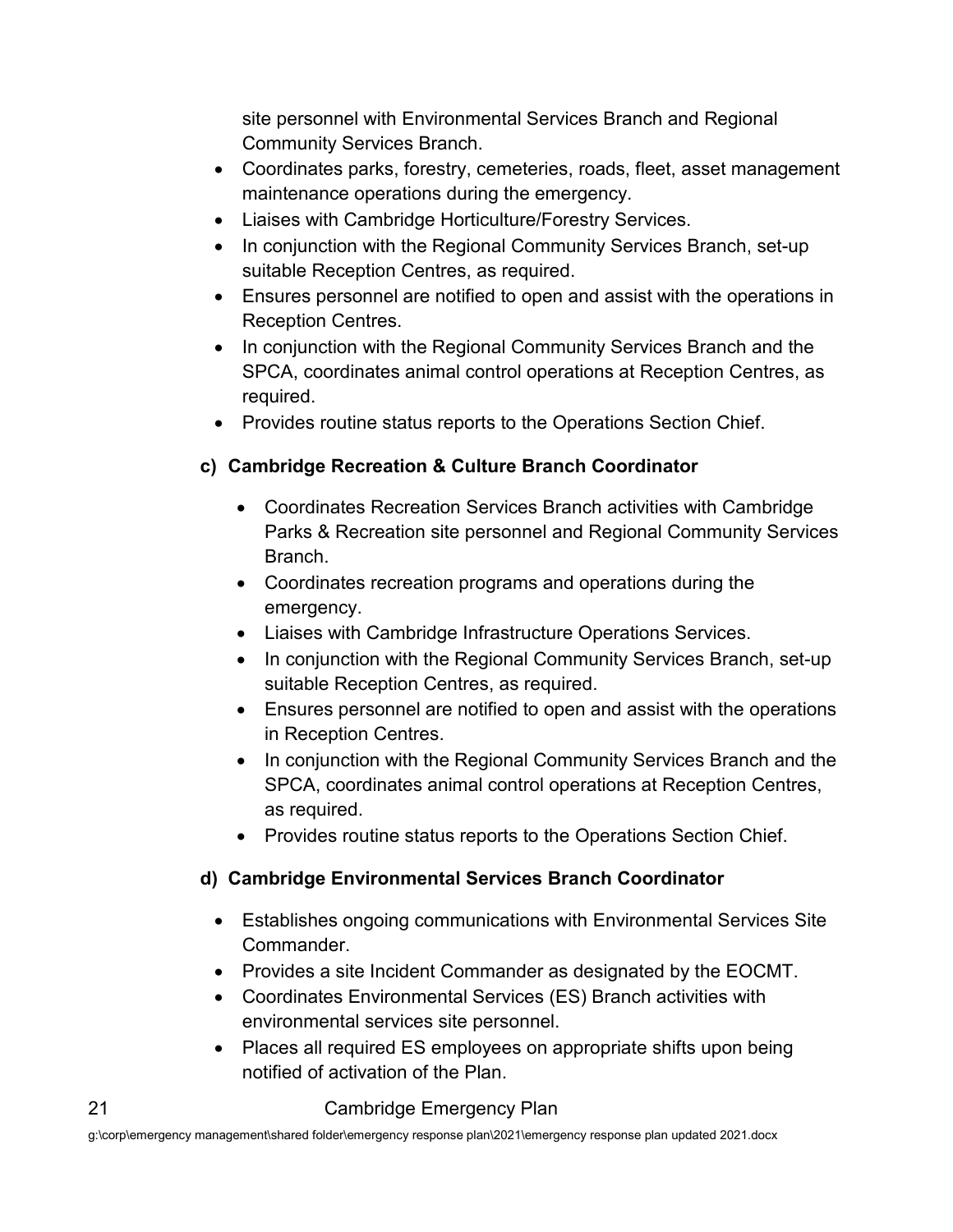- Advises the EOCMT with information and advice on critical infrastructure and environmental service matters including recovery and rehabilitation of city services, fleet, water, wastewater, environmental operations and levels-of-service.
- Liaises with the Waterloo Region Commissioner of Transportation and Environmental Services and senior public works officials from neighbouring communities to ensure a coordinated response to critical infrastructure and ES matters as required.
- Provides assistance to other municipal departments and external organizations and agencies as required.
- Provides equipment in support of emergency site.
- Liaises with utilities and agencies to discontinue, maintain, or restore any service or utility to consumers as required or determined by the EOCMT.
- Liaises with local community partners to provide special equipment, vehicles and personnel as required.
- Liaises with Ministry of the Environment and other relevant agencies and departments with respect to environment contamination.
- Liaises with local Conservation Authorities with respect to water levels during times of flooding or anticipated flooding.
- Ensures an appropriate level of continuous service to the unaffected part of the city in accordance with legal obligations and available resources.
- Coordinates waste management issues including collection, processing and disposal.
- Coordinates debris removal services as required.
- Arranges, as required, for the Chief Building Official (or alternate) to inspect and take appropriate action for the demolition of unsafe buildings or required remedial actions for unsafe buildings.
- Provides routine status reports to the Operations Section Chief.
- Coordinates asset management for roads, bridges, water, wastewater and storm water and facilities programs.
- Implements the City of Cambridge Water Distribution Emergency Response Protocol, as required.
- Through coordination with the Region of Waterloo Water Supply operations, ensures adequate emergency water supply/pressure for effective fire suppression operations.
- Arranges for the provision of emergency potable water supplies and sanitation facilities in co-ordination with the Medical Officer of Health.

#### 22 Cambridge Emergency Plan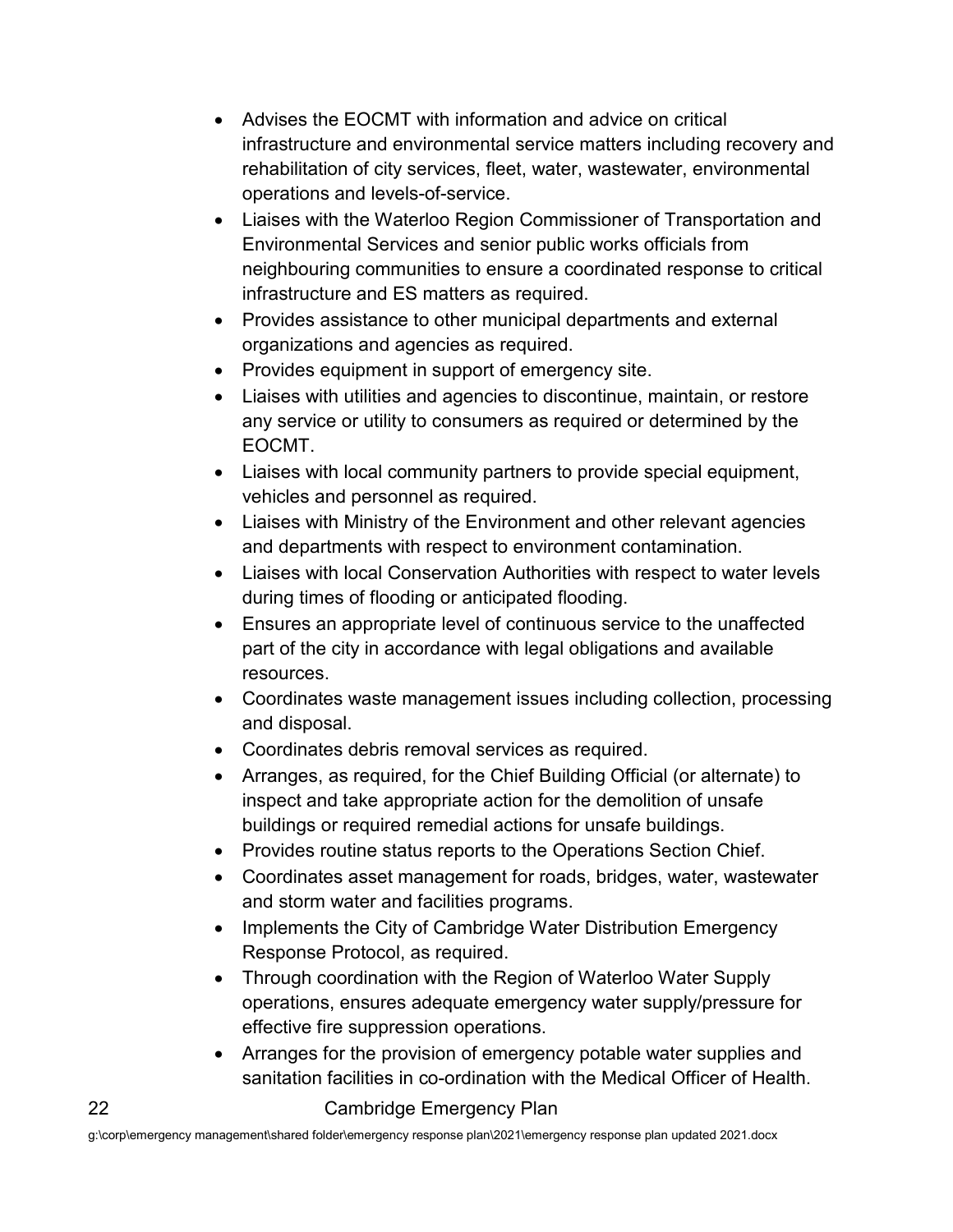- Ensures the clearing of blocked passageways in coordination with the site Incident Commander, either inside or outside the emergency perimeter.
- Coordinates the removal of rubble for emergency response.

#### **e) Cambridge Building Branch Coordinator**

- Provides and/or arranges for advice on the structural safety of buildings.
- Identifies and prioritizes damaged structures to be inspected.
- Coordinates building inspection personnel.
- Takes action to ensure the protection of the public including, but not limited to:
	- $\circ$  Upon a completion of an application, issues required building/demolition permits to property owners;
	- $\circ$  Prohibiting the use or occupancy of a building;
	- $\circ$  Order a building to be renovated, repaired or demolished to remove an unsafe condition; and
	- $\circ$  Take measures necessary to terminate the danger where a building is involved.
- Provides technical expertise regarding the construction of buildings, as required.
- Provides advice and assistance relating to the enforcement of municipal by-laws and property standards which may include:
	- $\circ$  Enforces by-laws by investigating to determine if there is a violation(s) and will take the necessary measures to ensure the violation(s) is corrected (compliance obtained).
	- o Responds to citizen complaints and conducts proactive investigations.
- Contacts local utility companies for building demolition needs.
- Provides routine status reports to the Operations Section Chief.

#### **f) Cambridge Engineering Branch Coordinator**

- Provides advice and assists with traffic engineering.
- Provides advice and assists with design and engineering matters related to roads, bridges, drainage and sediment/erosion control, water, wastewater and storm water.
- Surveys all other infrastructure systems, such as roads, bridges, sewer and water systems within the area.
- Connect with Asset Management for bridge matters.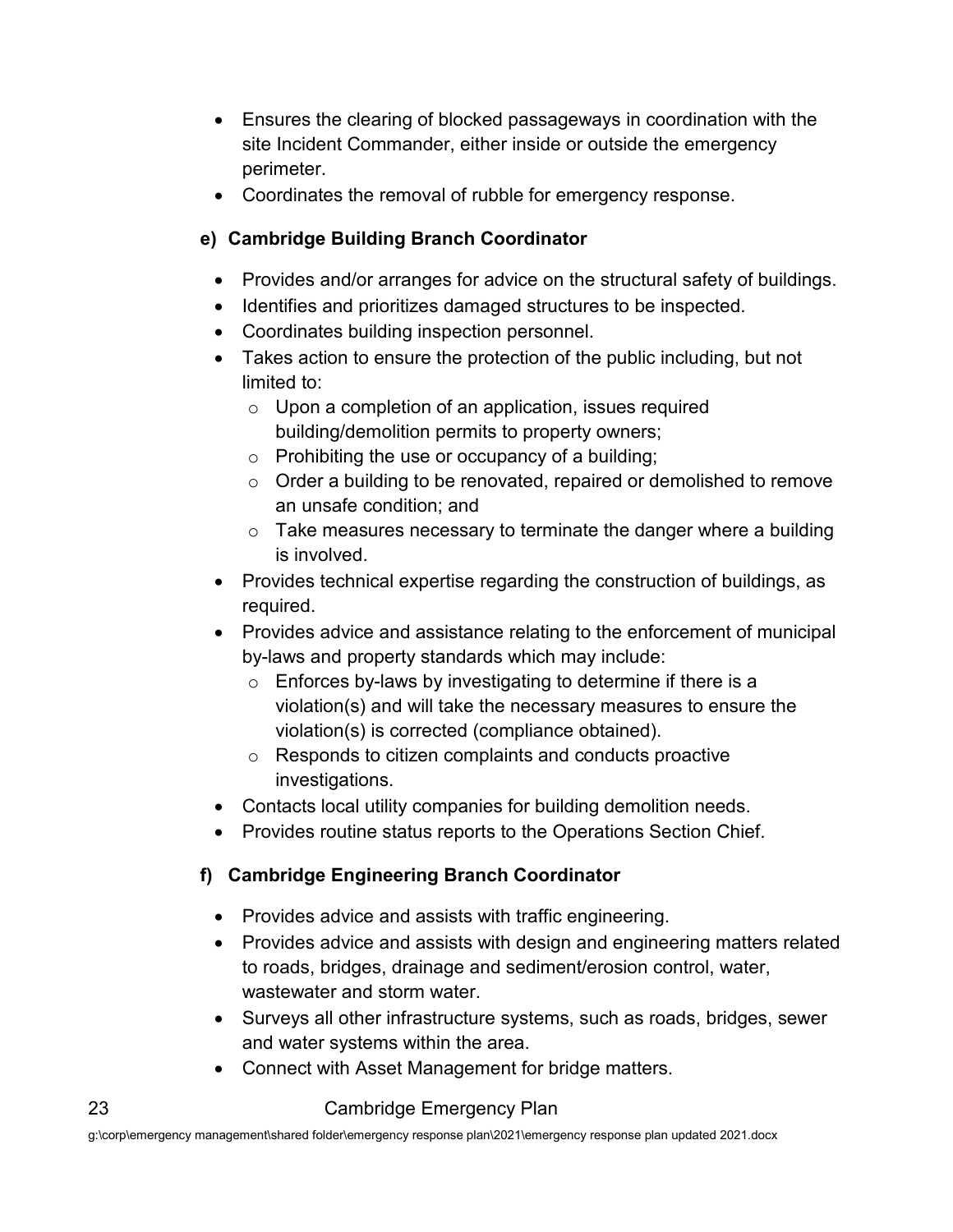- Provides advice and assists with construction and commissioning.
- Provides advice and assists with infrastructure planning.

#### **g) Regional Police Branch Coordinator**

- Ensures all necessary emergency services are notified as required.
- When legally required to do so, ensures an investigation is conducted and further ensures all other investigative agencies are notified and provides assistance as needed.
- Ensures a communication link is established between the RECG and the Police On-Scene Command Post.
- Provides the RECG with advice on public safety matters.
- Ensures persons endangered by the emergency are alerted and provides coordination of evacuation procedures, including traffic control on evacuation routes.
- Liaise with the Director of Parks & Recreation regarding the site(s) selected for reception centre(s) and the approximate time of arrival of the first evacuees.
- Where time and circumstances permit, liaise and consult with the Region of Waterloo Commissioner of CSD to ensure the initial designation of reception centres has occurred and meet the needs of the evacuees.
- Ensures a police presence is provided at the EOC, reception centres, holding areas and other facilities, as required.
- When required, assists the Incident Commander (IC) in fulfilling his/her responsibilities.
- Provides routine status reports to the Operations Section Chief.

#### **h) Regional Paramedic Branch Coordinator**

- When required, assists the Incident Commander (IC) in fulfilling his/her responsibilities.
- In conjunction with the IC, assesses the need and the initial request for (special) emergency resources at the emergency site, e.g., multi-patient units, support units, air ambulances, etc., and any other medical resources required.
- Liaise with hospitals for the efficient distribution of casualties through the Cambridge Central Ambulance Communication Centre (CACC) Dispatch.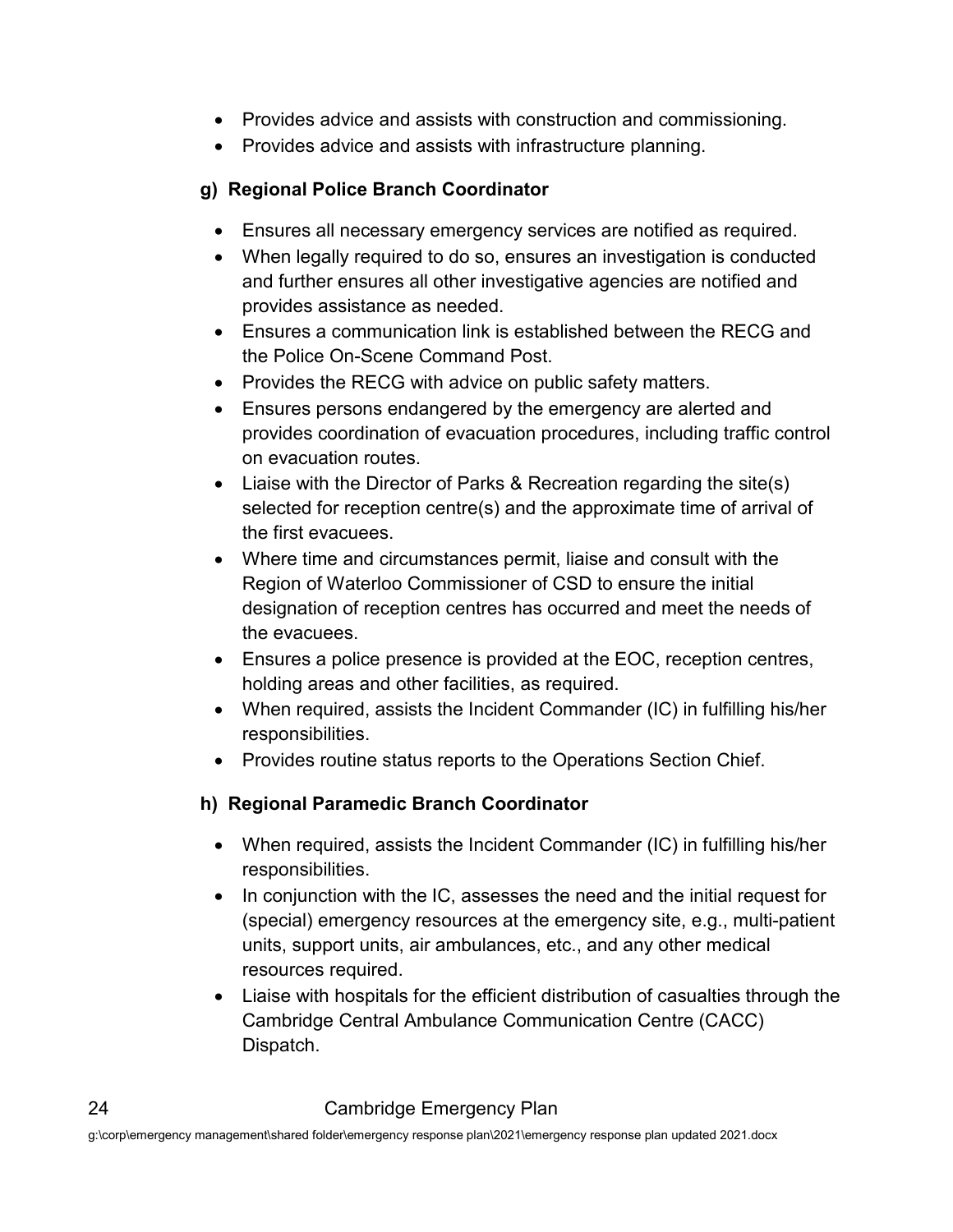- Notifies and requests assistance of the Ontario Ministry of Health and Long-Term Care, Emergency Health Services Branch through the Cambridge CCAC.
- Liaise with neighbouring Paramedic Services regarding areas of mutual concern which may include coverage issues, distribution of patients to area hospitals and any other issues needed in pre-hospital care.
- In conjunction with the IC, assess the need and initial request for on-site medical teams from hospitals and whether assistance is required from Police or other emergency services in providing transportation to the scene for these medical teams.
- Note: Hospitals will not routinely provide on-site triage or medical teams. Medical assistance may be requested to deal with extraordinary instances such as prolonged and extensive entrapment, etc.
- Liaise with the Director of Transit Services in providing busses for low acuity patients.
- Liaise with the Commissioner of Public Health and Emergency Services (PHE)/Medical Officer of Health (MOH) regarding the evacuation of persons requiring ambulance or other stretcher transportation and assist with the organization
- Provides routine status reports to the Operations Section Chief.

#### **i) Regional Public Health Branch Coordinator**

- As a member of the RECG, acts as a coordinating link with the LHIN for all health services at the EOC, as appropriate.
- Liaise with the Provincial Ministry of Health and Long-Term Care (MOHLTC), Public Health Ontario (PHO), and the Local Health Integration Network (LHIN) as needed.
- Liaise and coordinate with community health care partners as needed, as part of the Public Health emergency response (e.g., physicians, hospitals, etc.).
- Provides advice and recommendations to the public on matters which affect the health of the community (e.g., boil water advisory, preventive measures for infectious disease outbreaks).
- 25 Cambridge Emergency Plan • Coordinates the health response to public health emergencies or emergencies with public health impacts (e.g., infectious disease outbreaks, contamination of the drinking water, etc.), according to Ministry of Health and Long-Term Care direction, the Ontario Public Health Standards, the Health Protection and Promotion Act, and/or other relevant legislation (e.g., Safe Drinking Water Act). The Public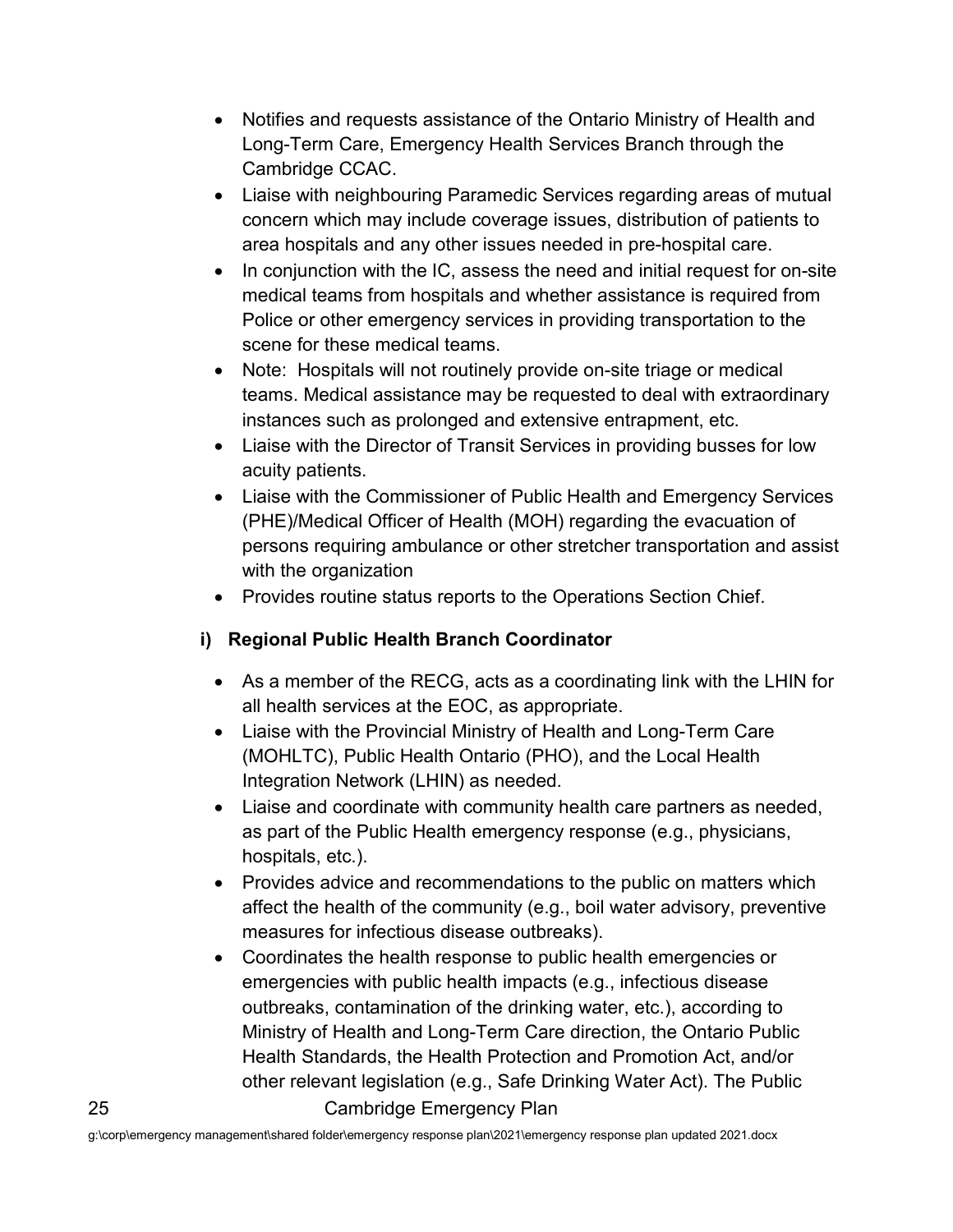Health response would be aligned with the Regional emergency response.

- Liaise with the Commissioner of Transportation and Environmental Services (TES) to ensure the safety of drinking water and appropriate sanitation services.
- Liaise with the Director of Recreation and Culture/Director if Infrastructure Services Operations and provide support specific to reception/evacuation centres, or other temporary lodging sites, in the areas of:
	- environmental health consultation (food, water safety, sanitation and infection control practices)
	- participation in intake of clients at a reception/evacuation centre;
	- infectious disease case management and surveillance; and
	- infectious disease outbreak control
- Provides routine status reports to the Operations Section Chief.

#### **j) Regional Community Services Branch Coordinator**

- Implements the Emergency Social Services (ESS) Plan that is aimed at providing services to those people displaced as a result of an emergency or disaster.
- Ensures reception centres are established, operated, staffed and closed, with the assistance of Public Health and Emergency Services (PHE) and designated volunteer agencies for the registration, feeding, care, clothing, welfare and shelter of persons using the centres.
- Liaise with Local Health Integration Network (LHIN) to determine the number and location of medically fragile persons and provide specialized support as needed
- Liaise with Victim Services to provide psychosocial resources, as required, to support evacuees, staff, volunteers
- Liaise with Cambridge Infrastructure Operations Branch with respect to determining the location of the reception centre when using a City of Cambridge facility.
- Ensures that property representative(s) is/are notified when a public or private facility(s) is/are required as reception centre(s).
- Determines whether additional reception centres need to be opened.
- Liaise with the Chief of Police with respect to the establishment of reception centres and other areas of mutual concern.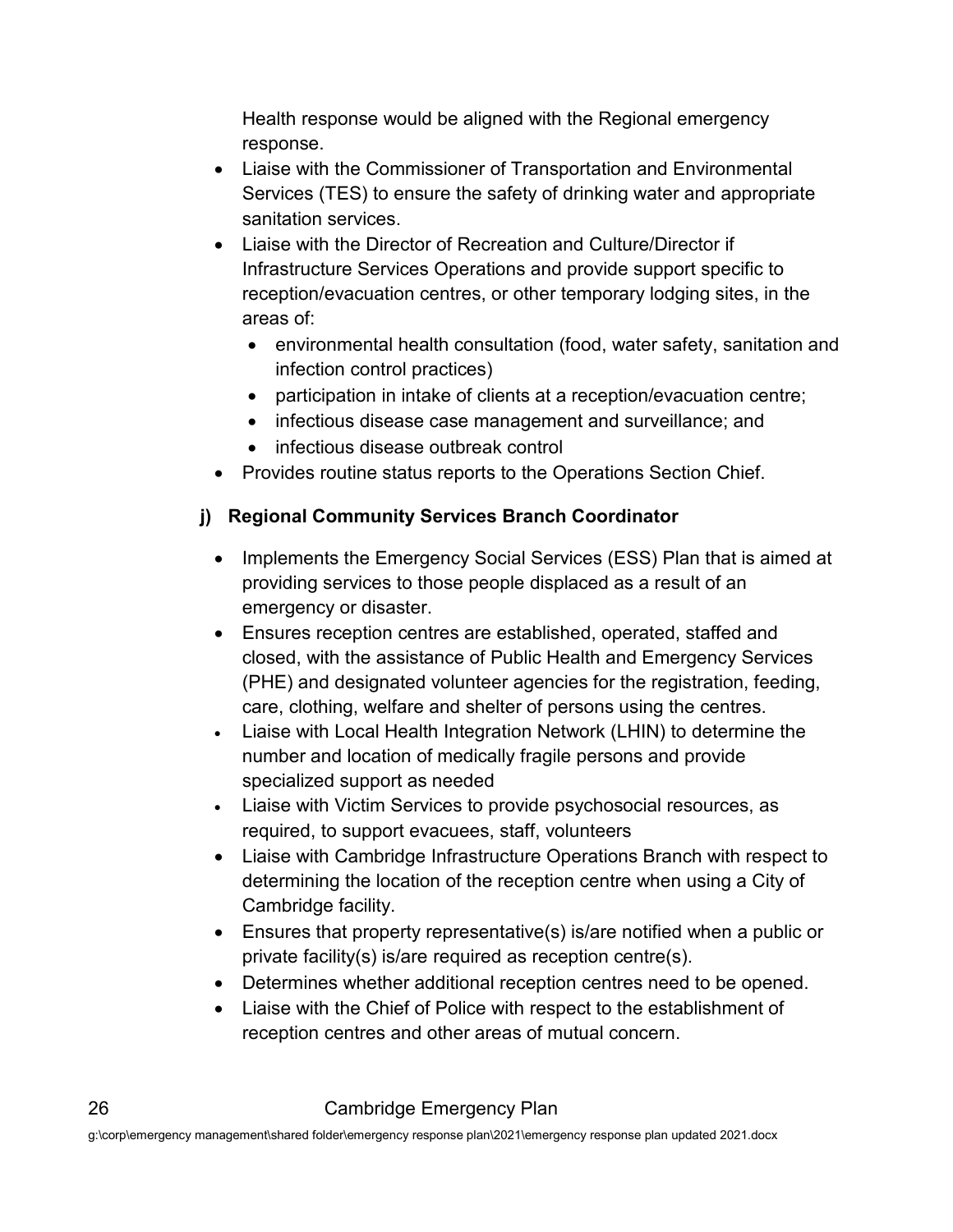- Liaise with the Commissioner of PHE/Medical Officer of Health on areas of mutual concern regarding operations in reception centres when requested by reception centre personnel including:
	- Food safety and water quality
	- General sanitation and health hazards
	- Infection prevention and control
	- Accommodation standards for emergency lodging
	- Assessment of the health risks of the affected community
- Liaise with Grand River Transit (GRT) for the provision of transportation of evacuees to and from reception centre.
- Provides routine status reports to the Operations Section Chief.

#### **Planning Section**

- Collects, processes, evaluates and displays situation information.
- Develops EOC Incident Actions Plans in coordination with other functions.
- Tracks the status of EOC issued resources.
- Maintains all EOC documentation.
- Conducts advance planning activities and makes recommendation for action.
- Obtains technical experts for the EOC, as required.
- Plans for EOC demobilization of personnel and resources.
- Facilitates the transition to the recovery phase.

#### **Logistics Section**

- Provides/acquires requested resources including personnel, facilities, equipment and supplies.
- Arranges access to technological and telecommunication resources and support.
- Acquires and arranges resources for the transportation of personnel, evacuees and goods.
- Provides other support services such as arranging for food and lodging for workers within the EOC and other sites.

#### **Finance and Administration Section**

- Monitors the expenditure process, and response and recovery costs.
- Coordinates claims and compensation.
- Tracks and reports on personnel time.

#### 27 Cambridge Emergency Plan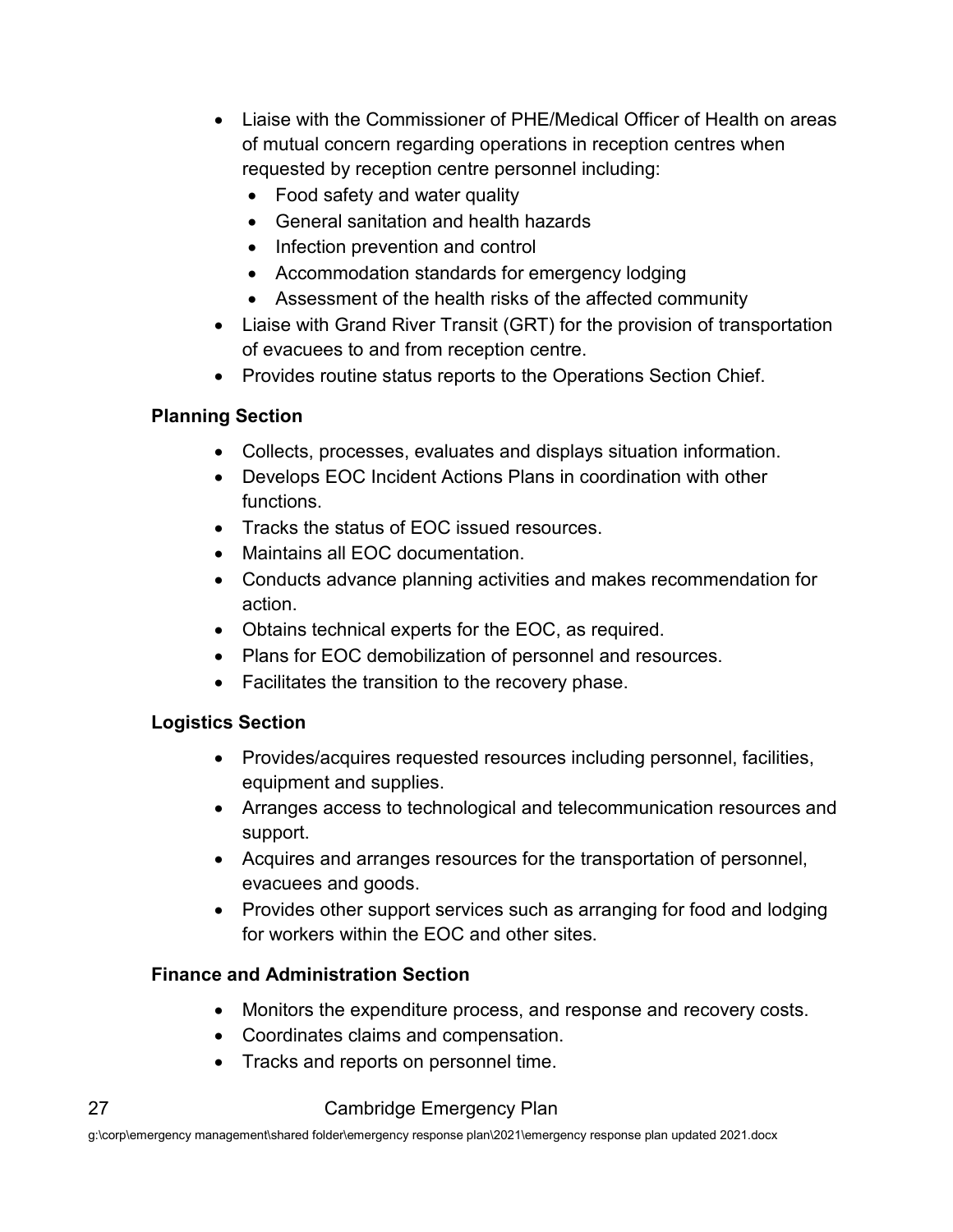- Develops service agreements and/or contracts.
- Oversees the purchasing processes.

## <span id="page-30-0"></span>**8. Emergency Response Plan Supporting Documents**

This section outlines supporting documents and/or plans to help support the emergency response and recovery issues. The following list does not cover all available documents; some may be added as needed i.e. hazard specific plans.

#### <span id="page-30-1"></span>**8.1 Emergency Notification Procedure**

The Emergency Notification Procedure outlines the process for the Cambridge Fire Department Communications to notify EOC personnel to place them on alert or request that they respond to the EOC. The procedure also includes the confidential contact information for EOC personnel.

#### <span id="page-30-2"></span>**8.2 EOC User Manual**

The EOC User Manual provides further information regarding the EOC facility including the staffing, physical layout, equipment, and resources available in the centre, as well as procedural material.

#### <span id="page-30-3"></span>**8.3 Emergency Information Plan**

This document coordinates communications from city departments, agencies, and boards to media outlets, city employees, businesses and residents to deliver information before an impending emergency (if possible), during or after a disaster or emergency. This includes the release of appropriate and factual information to the media and to the public, issuing directives to the public, responding to requests for information, and monitoring media outlets and other sources of information. Methods of internal communications with City staff are also outlined.

If required, in the event of a major emergency requiring a response from other levels of government, Region, or other municipalities, communications from the City of Cambridge will be coordinated with these entities.

#### <span id="page-30-4"></span>**8.4 Cambridge Flood Support Plan**

The Cambridge Flood Support Plan outlines the procedures for responding to a flood emergency with in the City of Cambridge.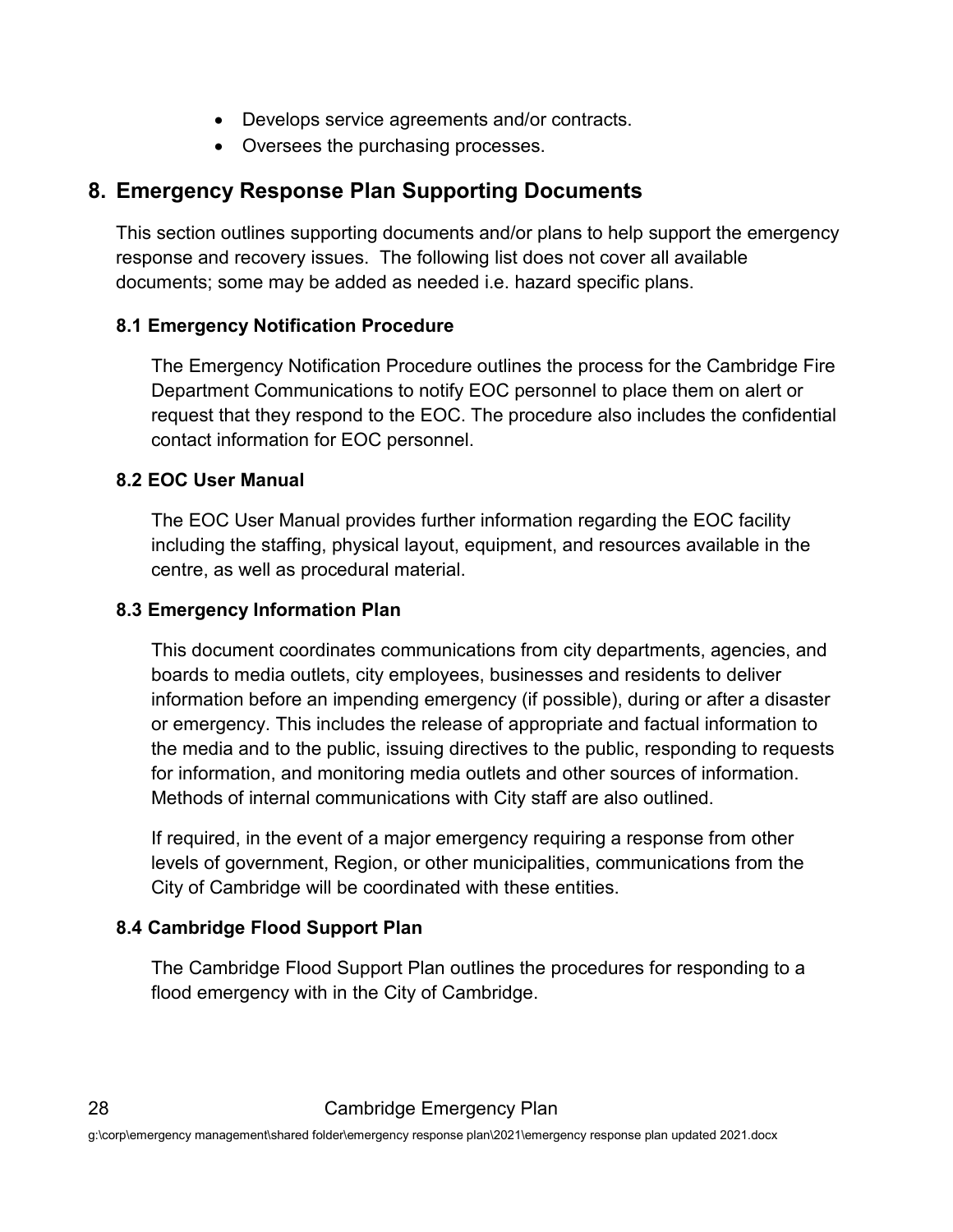#### <span id="page-31-0"></span>**8.5 Emergency Operations Centre (EOC) and IMS Standard Operating Guidelines**

This document outlines the procedures involved in activation and operation of the EOC facility. This includes details on the facility setup, guiding principles, managing information and resources, and roles and responsibilities for functions within the Incident Management System. As a supplement to the City of Cambridge Emergency Plan, it provides information to enable EOC responders to fulfil their key responsibilities in managing an emergency situation.

#### <span id="page-31-1"></span>**8.6 Recovery Plan**

One of the last responsibilities that the EOCMT has during an emergency is to establish a Recovery Committee. Its role is to return the community and its citizens to its pre-emergency state, in order to ensure continuity between the emergency and recovery operations.

Depending on the type of the emergency, the recovery phase could be minimal with respect to resources required, monies spent and/or time needed to return the community to its pre-emergency state.

The nature of the emergency and the final authority responsible for it will take the lead role in the recovery. If the City was responsible for controlling the emergency, the City would lead the recovery. Similarly, if the emergency was declared at a higher level of government, then that level leads the recovery efforts.

#### <span id="page-31-2"></span>**8.7 Regional Level 2 ESS Emergency Social Services Plan**

The aim of the Regional Level 2 Emergency Social Services Plan is to make provision for the efficient administration, coordination and implementation of the extraordinary arrangements and measures taken to protect the health, safety and welfare of the residents of Cambridge during any emergency once they are outside of immediate danger as a result of an emergency or disaster. This response includes both city staff and external partner agencies that work to provide services including, but not limited to, shelter, food, clothing, emergency first aid, registration and inquiry, personal services, and financial assistance.

#### <span id="page-31-3"></span>**8.8 Community Pandemic Influenza Preparedness Plan (CPIPP)**

This document describes how the Region of Waterloo Public Health, in collaboration with community stakeholders, will respond to an influenza pandemic.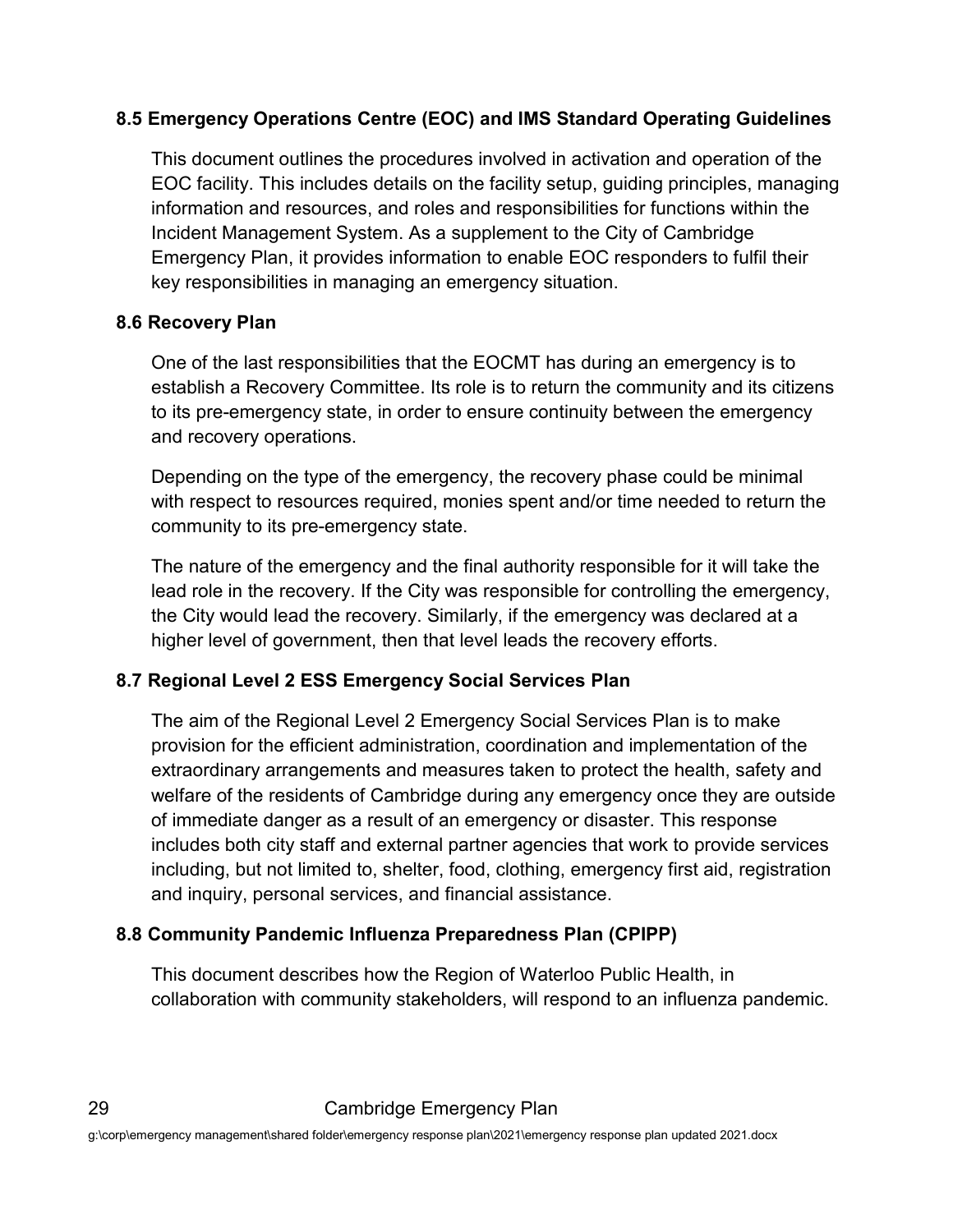#### <span id="page-32-0"></span>**9. Compensation for Losses**

The Municipal Disaster Recovery Assistance (MDRA) program will help municipalities address extraordinary emergency response costs and damage to essential property or infrastructure like bridges, roads and public buildings, as a result of a natural disaster.

The Disaster Recovery Assistance for Ontarians (DRAO) program provides assistance to individuals, small businesses, farmers and not-for-profit organizations that have experienced damage to, or loss of, essential property as a result of a natural disaster.

For further information, visit the website of the Ministry of Municipal Affairs and Housing.

#### <span id="page-32-1"></span>**10. Emergency Response Plan Review and Maintenance**

The City of Cambridge Emergency Response Plan (Plan) will be maintained and distributed by the Community Emergency Management Coordinator (CEMC) to the public via the City of Cambridge public website.

The Plan will be reviewed annually by the Emergency Management Program Committee. The review and recommended revisions will be coordinated by the CEMC.

The Plan shall be revised only by By-law; however, revisions to the appendices and minor administrative or housekeeping changes may be made by the CEMC in consultation with the City Clerk.

It is the responsibility of each person, agency, service or department identified within Plan to notify the CEMC forthwith, of the need for any administrative changes or revisions to the Plan or supporting plans.

The CEMC is responsible for maintaining a current confidential contact list for EOC personnel and Support Agencies.

Each Department and Support Agency involved with this Plan should prepare emergency response procedures or guidelines (i.e. Departmental Emergency Plan) outlining how it will fulfil its own internal responsibilities under this Plan during an emergency.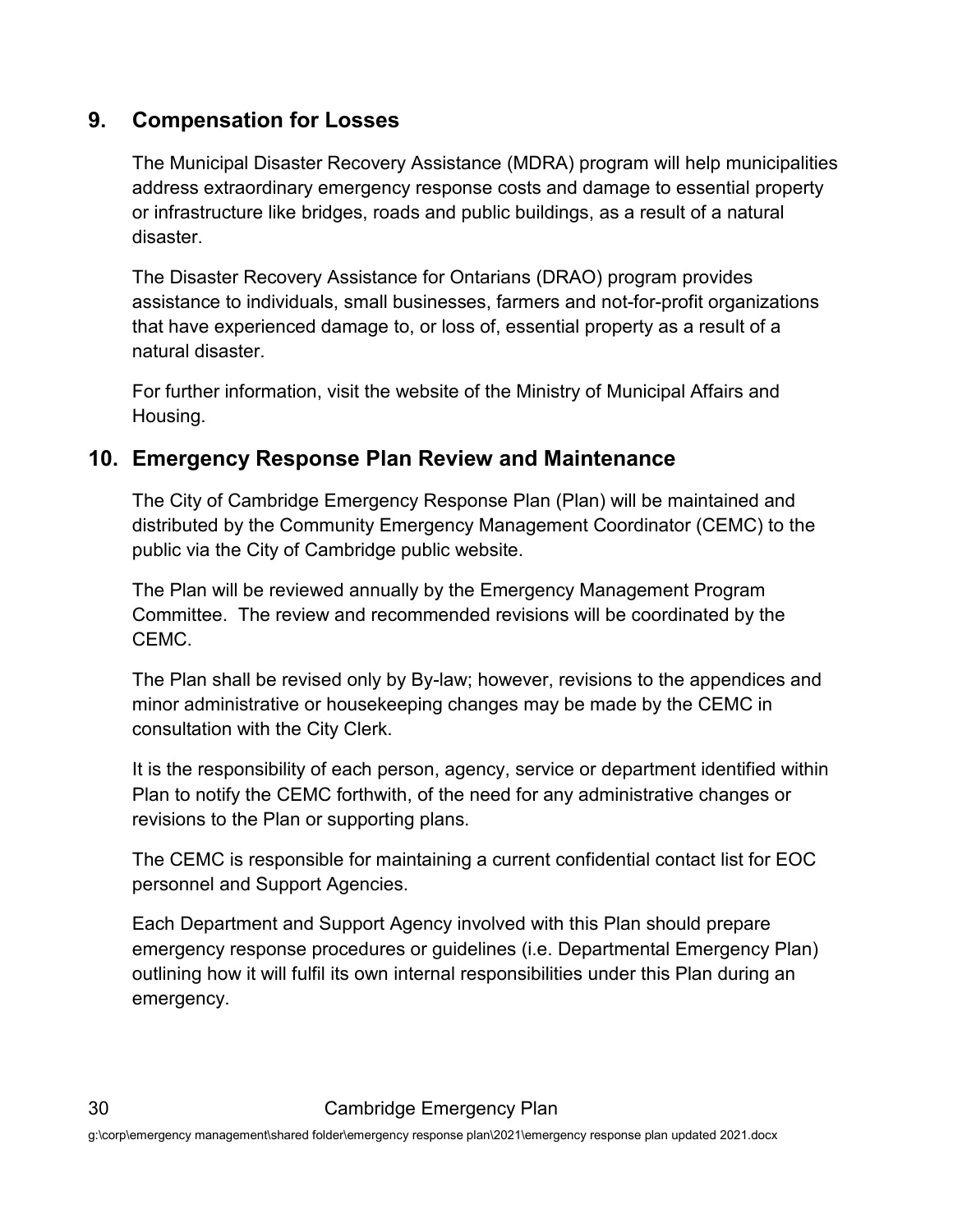Each Department and Support Agency should designate a member of its staff to review, revise and maintain its own functional emergency response procedures or guidelines on a periodic basis.

#### <span id="page-33-0"></span>**10.1 Exercising of the Emergency Response Plan**

At least one exercise will be organized and conducted annually by the CEMC and EMPC in order to test the overall effectiveness of the Plan. Recommendations arising from the annual exercise shall be considered by the CEMC and Emergency Management Program Committee for revisions to the Plan.

#### <span id="page-33-1"></span>**10.2 Plan Distribution**

Copies of the Emergency Response Plan will be provided to EOC personnel, partner organizations and agencies, the Province, and bordering municipalities and regions that may have a role to play in responding to or providing assistance for emergencies in Cambridge.

#### <span id="page-33-2"></span>**10.3 Revision History**

| Rev. No. | <b>Revised by</b>             | <b>Revision Date</b>    |
|----------|-------------------------------|-------------------------|
|          | <b>Gina Cliffe</b>            | November 7, 2017        |
|          | <b>Denise Scholtz</b>         | <b>January 29, 2021</b> |
| 3        | Denise Scholtz/Gina<br>Cliffe | March 2021              |

#### <span id="page-33-3"></span>**10.4 Abbreviations**

| <b>AAR</b><br><b>CACC</b><br><b>CARC</b><br><b>CAO</b><br><b>CCAC</b><br><b>CEMC</b> | <b>After Action Report</b><br><b>Central Ambulance Communication Centre</b><br>Cambridge Armature Radio Club<br><b>Chief Administrative Officer</b><br><b>Community Care Access Centre</b><br><b>Community Emergency Management</b><br>Coordinator |
|--------------------------------------------------------------------------------------|----------------------------------------------------------------------------------------------------------------------------------------------------------------------------------------------------------------------------------------------------|
| <b>CMH</b>                                                                           | Cambridge Memorial Hospital                                                                                                                                                                                                                        |
| <b>CMT</b>                                                                           | <b>Crisis Management Team</b>                                                                                                                                                                                                                      |
| <b>CP</b>                                                                            | Canadian Pacific Railway                                                                                                                                                                                                                           |
| <b>CPIPP</b>                                                                         | <b>Community Pandemic Influenza</b>                                                                                                                                                                                                                |
|                                                                                      | <b>Preparedness Plan</b>                                                                                                                                                                                                                           |
| <b>CSD</b>                                                                           | <b>Community Services Department</b>                                                                                                                                                                                                               |
| <b>DRAO</b>                                                                          | Disaster Recovery Assistance for Ontarians                                                                                                                                                                                                         |
| <b>ECG</b>                                                                           | <b>Emergency Control Group</b>                                                                                                                                                                                                                     |
| 31                                                                                   | Cambridge Emergency Plan                                                                                                                                                                                                                           |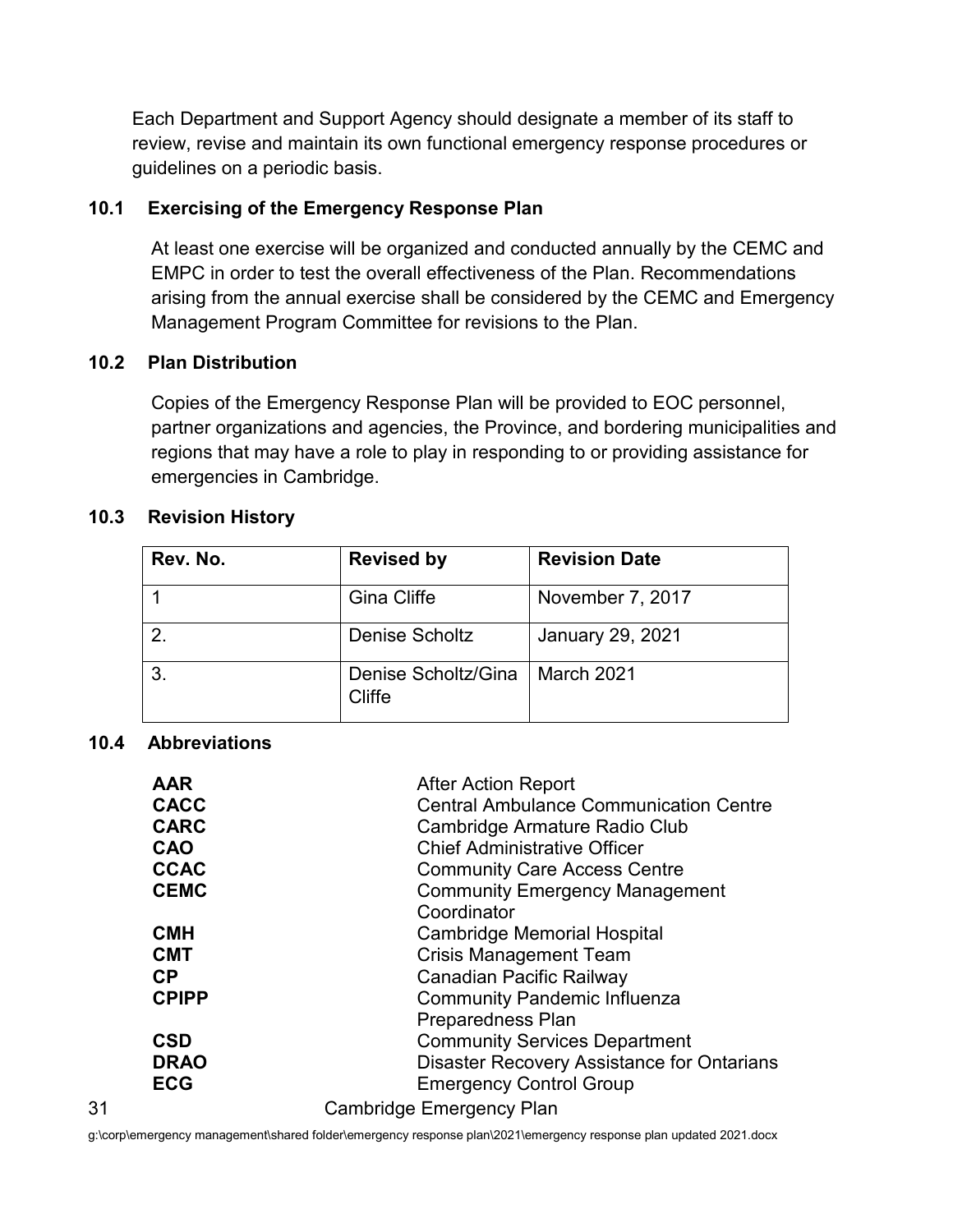|    | <b>EIO</b>                  | <b>Emergency Information Officer</b>                         |
|----|-----------------------------|--------------------------------------------------------------|
|    | <b>EMCPA</b>                | <b>Emergency Management and Civil</b>                        |
|    |                             | <b>Protection Act</b>                                        |
|    | <b>EMPC</b>                 | <b>Emergency Management Program</b>                          |
|    |                             | Committee                                                    |
|    | <b>EMO</b>                  | <b>Emergency Management Office (Region of</b>                |
|    |                             | Waterloo)                                                    |
|    | <b>EOC</b><br><b>EOCMT</b>  | <b>Emergency Operations Centre</b>                           |
|    |                             | <b>Emergency Operations Centre</b><br><b>Management Team</b> |
|    | <b>ERP</b>                  | <b>Emergency Response Plan</b>                               |
|    | <b>ESS</b>                  | <b>Emergency Social Services</b>                             |
|    | <b>FERP</b>                 | <b>Federal Emergency Response Plan</b>                       |
|    | <b>FRP</b>                  | <b>First Response Protocol</b>                               |
|    | <b>GIS</b>                  | Geographic Information System                                |
|    | <b>GRCA</b>                 | <b>Grand River Conservation Authority</b>                    |
|    | <b>GRT</b>                  | <b>Grand River Transit</b>                                   |
|    | <b>HAZMAT</b>               | <b>Hazardous Materials</b>                                   |
|    | <b>HIRA</b>                 | <b>Hazard Identification and Risk Assessment</b>             |
|    | <b>HOC</b>                  | <b>Head of Council</b>                                       |
|    | <b>IAP</b>                  | Incident Action Plans (IAP)                                  |
|    | $\overline{C}$              | <b>Incident Commander</b>                                    |
|    | <b>IMS</b>                  | Incident Management System                                   |
|    | <b>KW</b>                   | Kitchener-Waterloo                                           |
|    | <b>MDRA</b>                 | Municipal Disaster Recovery Assistance                       |
|    | <b>MECG</b>                 | <b>Municipal Emergency Control Group</b>                     |
|    | <b>MOECC</b>                | Ministry of Environment and Climate                          |
|    |                             | Change<br><b>Medical Officer of Health</b>                   |
|    | <b>MOH</b><br><b>MOHLTC</b> | Ministry of Health and Long-Term Care                        |
|    | <b>MOU</b>                  | Memorandum of Understanding                                  |
|    | <b>MNRF</b>                 | Ministry of Natural Resources and Forestry                   |
|    | МP                          | <b>Local Members of Federal Parliament</b>                   |
|    | <b>MPP</b>                  | <b>Local Members of Provincial Parliament</b>                |
|    | <b>MTO</b>                  | Ministry of Transportation                                   |
|    | <b>OFMEM</b>                | Office of the Fire Marshal and Emergency                     |
|    |                             | Management                                                   |
|    | <b>OPP</b>                  | <b>Ontario Provincial Police</b>                             |
|    | <b>PEOC</b>                 | <b>Provincial Emergency Operations Centre</b>                |
|    | <b>PHE</b>                  | <b>Public Health and Emergency Services</b>                  |
|    | <b>PHO</b>                  | <b>Public Health Ontario</b>                                 |
|    | <b>PSV</b>                  | <b>Paramedic Services</b>                                    |
|    | <b>RCSD</b>                 | <b>Region Community Services Department</b>                  |
|    | <b>REACT</b>                | <b>Radio Emergency Associated</b>                            |
|    |                             | <b>Communications Team</b>                                   |
|    | <b>REAL</b>                 | <b>Regional Emergency Alerting List</b>                      |
| 32 |                             | <b>Cambridge Emergency Plan</b>                              |